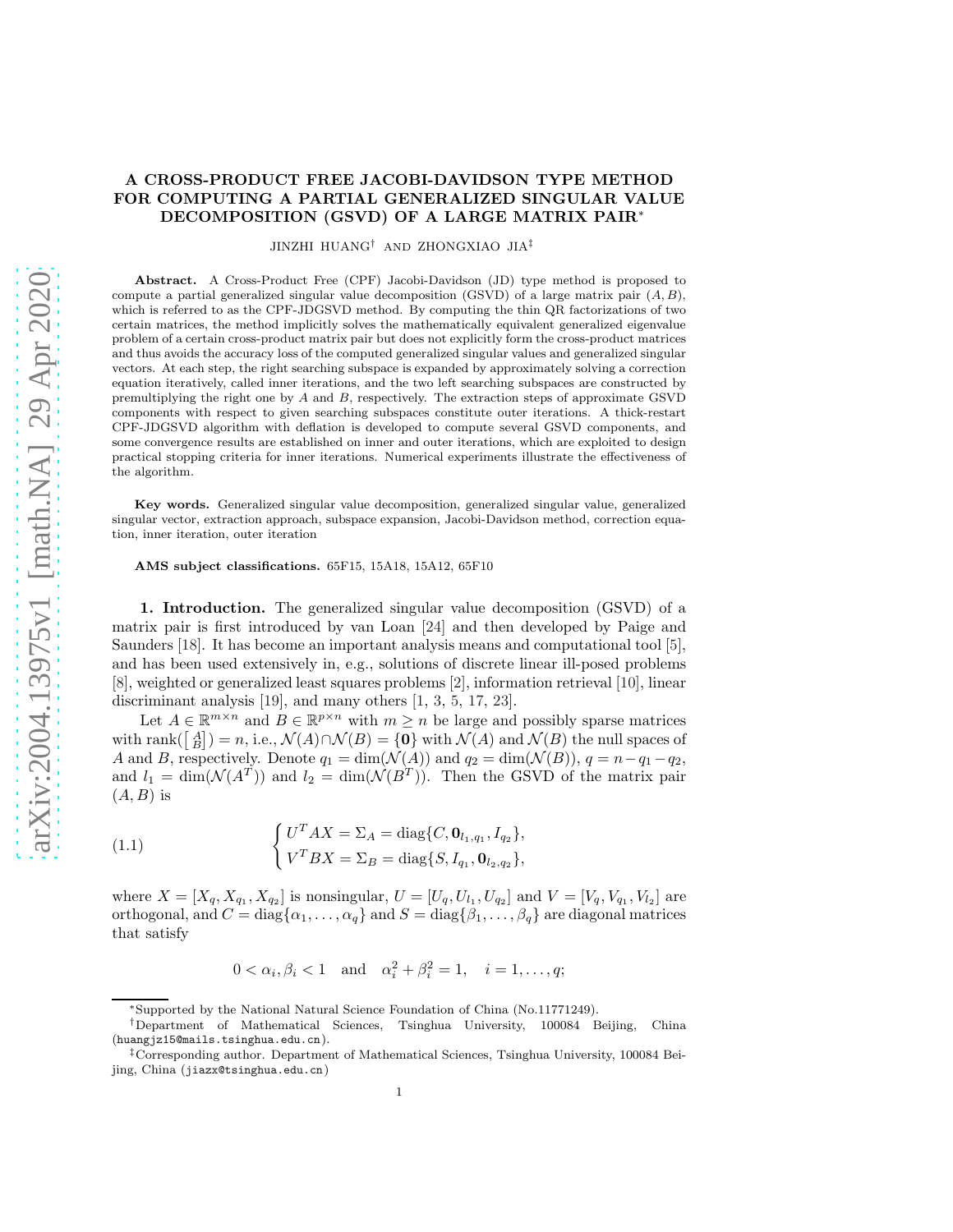see [\[18\]](#page-24-1). Here, in order to distinguish the generalized singular vector matrix blocks from each other, we have adopted the subscripts to denote their column and row numbers, and have denoted by  $I_k$  and  $\mathbf{0}_{k,l}$  the identity matrix of order k and zero matrix of order  $k \times l$ , respectively. The subscripts of identity and zero matrices will be omitted in the sequel when their orders are clear from the context. It follows from [\(1.1\)](#page-0-0) that  $X^T(A^T A + B^T B)X = I_n$ , i.e., the columns of X are  $(A^T A + B^T B)$ -orthonormal.

The GSVD components  $(0_{l_1,q_1}, I_{q_1}, U_{l_1}, V_{q_1}, X_{q_1})$  and  $(I_{q_2}, 0_{l_2,q_2}, U_{q_2}, V_{l_2}, X_{q_2})$  are associated with the zero and infinite generalized singular values of  $(A, B)$ , called the *trivial* ones, and the columns of  $U_{l_1}$ ,  $V_{l_2}$  and  $X_{q_1}$ ,  $X_{q_2}$  form orthonormal and  $(A^T A +$  $B<sup>T</sup>B$ )-orthonormal bases of  $\mathcal{N}(A<sup>T</sup>)$ ,  $\mathcal{N}(B<sup>T</sup>)$  and  $\mathcal{N}(A)$ ,  $\mathcal{N}(B)$ , respectively. In applications, one is interested in some *nontrivial* GSVD components in  $(C, S, U_q, V_q, X_q)$ corresponding to the *finite* nonzero generalized singular values of (A, B). Denote by  $u_i, v_i$  and  $x_i$  the *i*-th columns of  $U_q$ ,  $V_q$  and  $X_q$ , respectively,  $i = 1, \ldots, q$ . The quintuple  $(\alpha_i, \beta_i, u_i, v_i, x_i)$  is called a GSVD component of  $(A, B)$  with the generalized singular value  $\sigma_i = \frac{\alpha_i}{\beta_i}$ , the left generalized singular vectors  $u_i$ ,  $v_i$  and the right generalized singular vector  $x_i$ . We also refer to a pair  $(\alpha_i, \beta_i)$  as a generalized singular value of  $(A, B)$ .

<span id="page-1-0"></span>For a given target  $\tau > 0$ , assume that the nontrivial generalized singular values  $\sigma_i$ ,  $i = 1, 2, \ldots, q$  of  $(A, B)$  are labeled as

$$
(1.2) \qquad |\sigma_1 - \tau| \leq |\sigma_2 - \tau| \leq |\sigma_\ell - \tau| < \cdots < |\sigma_{\ell+1} - \tau| \leq |\sigma_q - \tau|.
$$

Suppose that we are interested in  $\sigma_i$ ,  $i = 1, 2, \ldots, \ell$  and/or the corresponding generalized singular vectors  $u_i, v_i, x_i$ . Such  $(\alpha_i, \beta_i, u_i, v_i, x_i)$  or  $(\sigma_i, u_i, v_i, x_i)$  is called an interior GSVD component of  $(A, B)$  if  $\tau$  is inside the spectrum of the nontrivial generalized singular values of  $(A, B)$ ; otherwise it is called an extreme GSVD component.

For the computation of some extreme GSVD components of a large matrix pair  $(A, B)$ , Zha [\[25\]](#page-24-11) proposes a joint bidiagonalization method (JBD), which is a generalization of Lanczos bidiagonalization type methods for computing a partial singular value decomposition (SVD) of A with  $B = I$ . An advantage of the JBD method is that it works on the matrix pair directly without forming the cross-product matrices  $A^T A$ and  $B<sup>T</sup>B$ . On the other hand, a large scale least squares problem with the coefficient matrix  $\begin{bmatrix} A \\ B \end{bmatrix}$  must be solved with high accuracy at each step of joint bidiagonalization. Jia and Yang [\[16\]](#page-24-12) has made an analysis on this method and its variant, and provided more theoretical supports for its effectiveness. Zwaan and Hochstenbach [\[26\]](#page-24-13) have proposed a generalized Davidson method (GDGSVD) and a multidirectionaltype method (MDGSVD) to compute a few extreme GSVD components of  $(A, B)$ . They design a fast truncation step in MDGSVD to remove a low quality search direction that is orthogonal to the desired generalized singular vector so as to ensure moderate growth of the searching subspace.

Particularly, Hochstenbach [\[9\]](#page-24-14) proposes a Jacobi-Davidson type method, called JDGSVD hereafter, to compute an interior GSVD component of  $(A, B)$  with B full column rank. The JDGSVD method formulates the GSVD of  $(A, B)$  as the generalized eigenvalue problem of the augmented matrix pair  $(\begin{bmatrix} A^T & A \end{bmatrix}, \begin{bmatrix} I & A \end{bmatrix})$ , extracts an approximation to the relevant eigenpair from the subspace that is the direct sum of the right searching subspace and one of the left searching subspaces, and then recovers the desired GSVD component from the converged eigenpair. When expanding the searching subspaces, one needs to approximately solve a  $(m+n) \times (m+n)$  correction equation iteratively, so that the approximate solution is split up into two vectors of lengths  $m$  and  $n$ , respectively, which are used to expand the current searching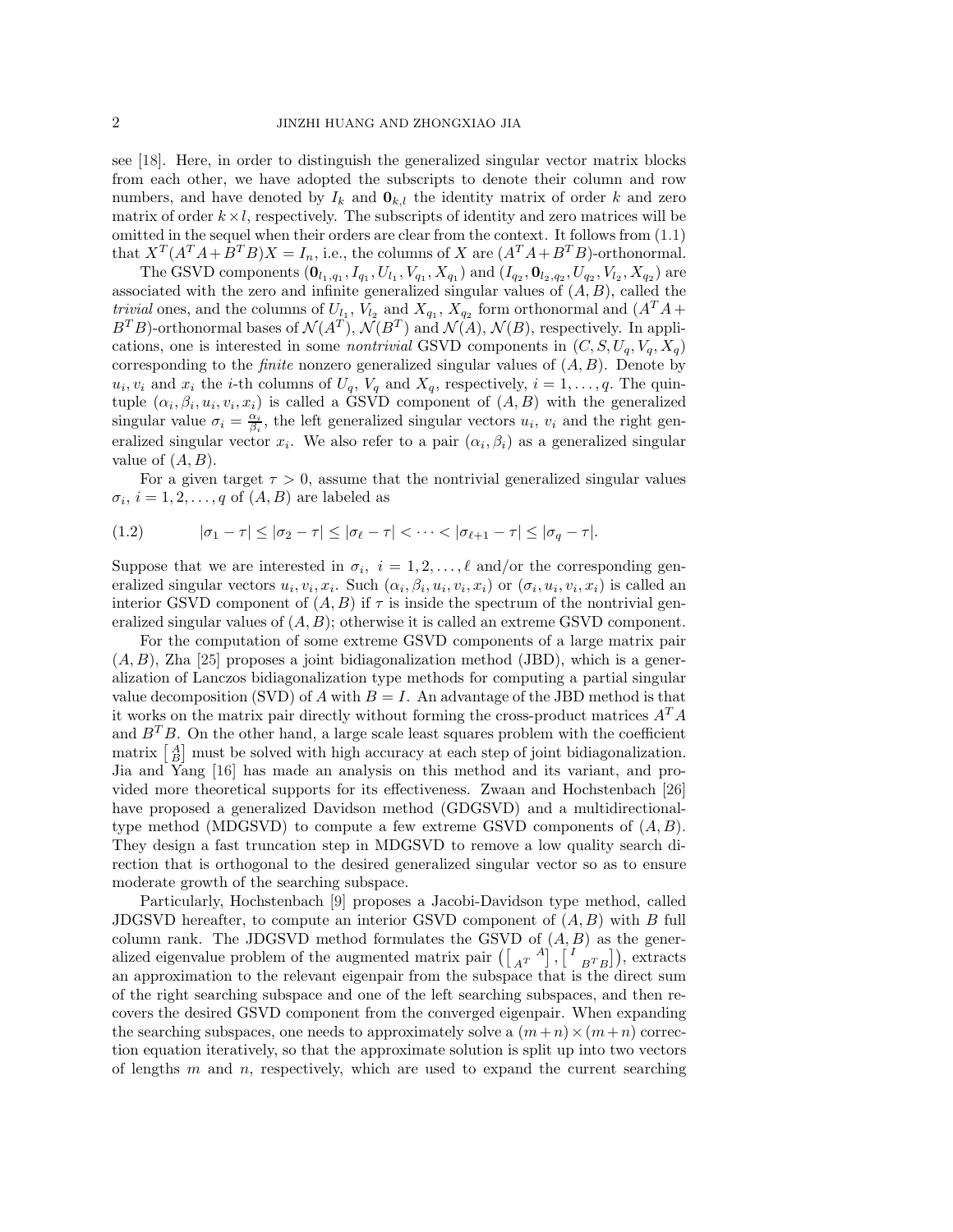subspaces. The side effects of involving the cross-product matrix  $B^T B$  in JDGSVD method are twofold. On the one hand, in the extraction phase, one is required to compute a  $B<sup>T</sup>B$ -orthonormal basis of the right searching subspace, which would be numerically unstable when  $B$  is ill conditioned. On the other hand, it is shown in [\[11\]](#page-24-15) that the error of the computed eigenvector is bounded by the size of the perturbations with a multiple  $\kappa(B^TB) = \kappa^2(B)$ . This means, with an ill conditioned B, say  $\kappa(B) \approx 10^8$ , the computed eigenvector may have no accuracy even if the residual is at the level of machine precision, so that the recovered generalized singular vectors have no accuracy at all. The result holds for the generalized singular vectors corresponding to any  $\sigma$  and has been numerically confirmed [\[11\]](#page-24-15). We remark that all the eigenvalue-based type GSVD methods share this shortcoming of JDGSVD. For these reasons, in order to compute GSVD components accurately, it is appealing to avoid forming cross-product matrices explicitly and, instead, to work on A and B directly.

In this paper, we first propose a basic Cross-Product Free (CPF) Jacobi-Davidson (JD) type method for computing one, i.e.,  $\ell = 1$ , GSVD component of a regular matrix pair  $(A, B)$ , which is referred to as CPF-JDGSVD in the sequel. There are two novelties. Firstly, instead of constructing left and right searching subspaces separately or independently, given a *right* searching subspace, the CPF-JDGSVD method generates the corresponding two left searching subspaces by acting  $A$  and  $B$  on the right subspace, respectively, and constructs their orthonormal bases by computing two thin QR factorizations of the matrices that are formed by premultiplying A and B with the matrix consisting of the orthonormal basis vectors of the right subspace. Secondly, in the extraction phase, the method projects the GSVD of  $(A, B)$  onto the left and right searching subspaces without involving the cross-product matrices  $A^T A$ and  $B^T B$ , and obtains an approximation to the desired GSVD component of  $(A, B)$ by computing the GSVD of the small sized projection matrix pair. To be practical, we develop a thick-restart CPF-JDGSVD algorithm with deflation for computing several, i.e.,  $\ell > 1$ , GSVD components corresponding to the  $\ell$  generalized singular values closest to the target  $\tau$ .

We prove that the resulting left searching subspaces have similar accuracy as the right subspace as long as the desired generalized singular value  $\sigma$  is not very small or large. Therefore, CPF-JDGSVD generates the left searching subspaces effectively. In order to expand the searching subspaces, we give a detailed derivation of certain  $n \times n$  correction equations whose solutions expand the searching subspaces effectively. The correction equations are supposed to be approximately solved iteratively, called inner iterations, so that CPF-JDGSVD is an inner-outer iterative method with extraction steps of approximate GSVD components called outer iterations. We establish a convergence result on the approximate singular values in terms of computable residual norms. Meanwhile, we analyze the conditioning of the correction equations and establish estimates for their condition numbers in the asymptotic sense, which critically affect the solution accuracy of the correction equations. Besides, we derive some results on inner iterations of CPF-JDGSVD. Based on these, we propose practical stopping criteria for inner iterations, making the computational cost of inner iterations be minimal at each outer iteration and guarantee that CPF-JDGSVD behaves like the exact CPF-JDGSVD where the correction equations are solved exactly.

In Section [2,](#page-3-0) we propose the CPF-JDGSVD method and present some important theoretical results on its rationale and convergence. In Section [3,](#page-9-0) we establish some properties of the correction equations and make a convergence analysis on inner iterations. Based on them, we propose practical stopping criteria for inner iterations. In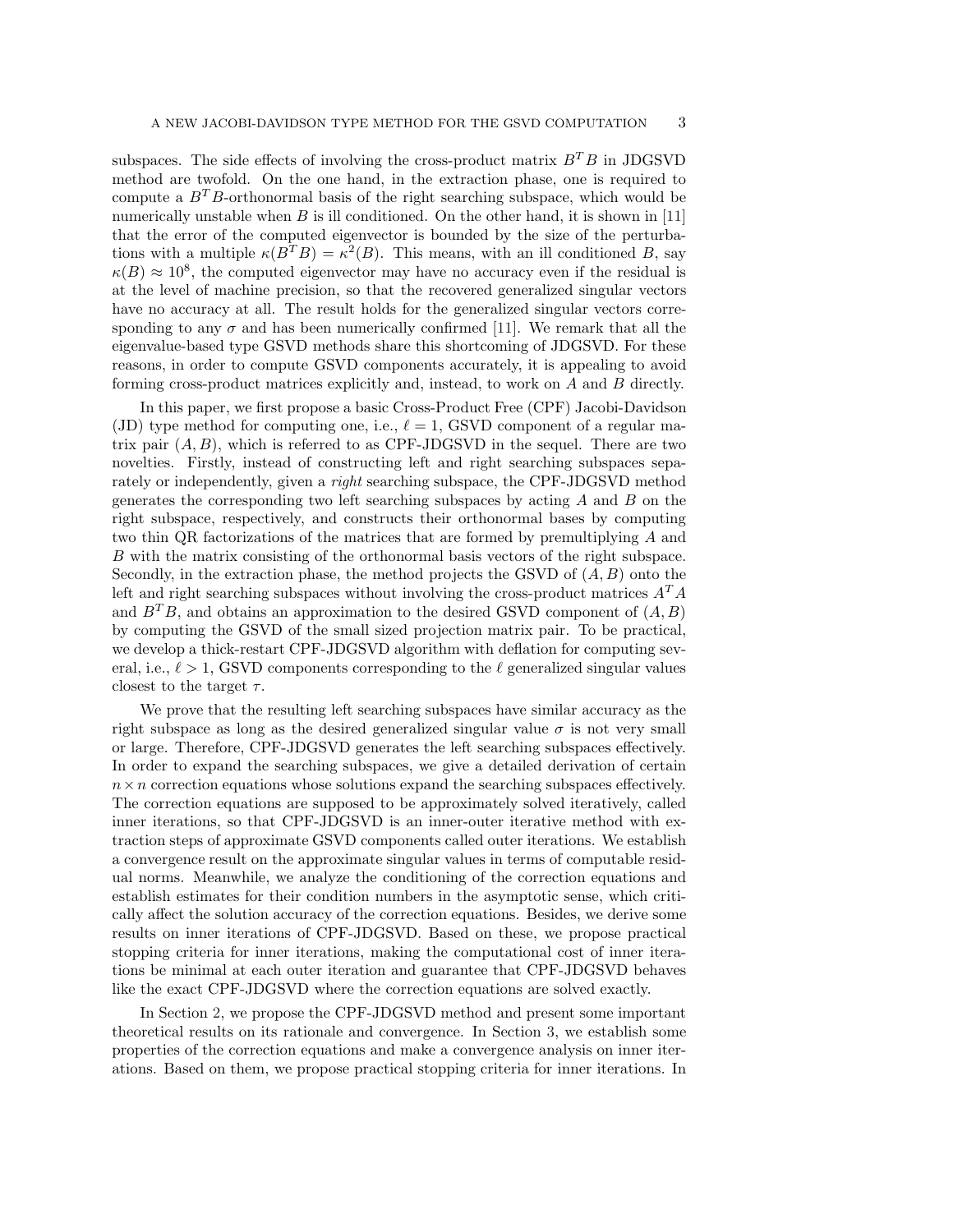Section [4](#page-15-0) we propose a CPF-JDGSVD algorithm with restart and deflation for computing more than one GSVD components. Numerical experiments are reported in Section [5](#page-19-0) to demonstrate the effectiveness of CPF-JDGSVD, and finally we conclude the paper in Section [6.](#page-23-0)

Let us introduce some notation to be used. We denote by  $\|\cdot\|$  the 2-norm of a vector or matrix, by  $\kappa(W) = \sigma_{\max}(W)/\sigma_{\min}(W)$  the condition number of an arbitrary matrix W with  $\sigma_{\max}(W)$  and  $\sigma_{\min}(W)$  being the largest and smallest singular values of W, respectively, and by  $W<sup>T</sup>$  the transpose of W. Throughout the paper, we assume that  $||A||$  and  $||B||$  themselves are modest, which can be achieved by suitable scaling. To our knowledge,  $A$  and  $B$  cannot be ill conditioned simultaneously in applications, meaning that the stacked matrix  $\begin{bmatrix} A \\ B \end{bmatrix}$  is well conditioned. Therefore, we assume that  $\kappa(\begin{bmatrix} A \\ B \end{bmatrix})$  is modest.

<span id="page-3-0"></span>2. A basic CPF-JDGSVD algorithm. We will propose our CPF-JDGSVD method for computing one, i.e.,  $\ell = 1$ , GSVD component  $(\alpha_1, \beta_1, u_1, v_1, x_1) :=$  $(\alpha, \beta, u, v, x)$ , i.e.,  $(\sigma_1, u_1, v_1, x_1) := (\sigma, u, v, x)$  with  $\sigma_1$  closest to  $\tau$ . The method consists of three major parts: (i) the construction of left searching subspaces, (ii) an extraction approach of GSVD components, and (iii) an expansion approach of the right subspace. We will prove that the left searching subspaces constructed have similar accuracy to that of the right subspace, and establish a convergence result on the approximate generalized singular values.

**2.1.** Extraction approach. At iteration  $k$ , assume that a  $k$ -dimensional right searching subspace  $\mathcal X$  is available, from which we seek an approximation to the right generalized singular vector  $x$ . For the left generalized singular vectors  $u$  and  $v$ , since  $Ax = \alpha u$  and  $Bx = \beta v$ , we naturally construct  $A\mathcal{X}$  and  $B\mathcal{X}$  as left searching subspaces and seek their approximations from them. We will denote  $\mathcal{U} = A\mathcal{X}$  and  $\mathcal{V} = B\mathcal{X}$ .

<span id="page-3-2"></span>Regarding the qualities of  $U$  and  $V$ , we have the following results. **Theorem 2.1.** Let X be the right searching subspace and U and V be the left searching *subspaces. Then for the generalized singular vectors* (u, v, x) *it holds that*

<span id="page-3-1"></span>(2.1) 
$$
\sin \angle(\mathcal{U}, u) \le \frac{\|A\| \|x\|}{\alpha} \sin \angle(\mathcal{X}, x),
$$

(2.2) 
$$
\sin \angle(\mathcal{V}, v) \le \frac{\|B\| \|x\|}{\beta} \sin \angle(\mathcal{X}, x).
$$

*Proof.* For an arbitrary vector  $x' \in \mathcal{X}$ , by the definition of sine of the angle between arbitrary two nonzero vectors, we have

<span id="page-3-3"></span>
$$
\sin \angle(Ax', Ax) = \min_{\mu} \frac{||Ax - \mu Ax'||}{||Ax||} = \min_{\mu} \frac{||A(x - \mu x')||}{||Ax||}
$$

$$
\leq \frac{||A|| ||x||}{||Ax||} \min_{\mu} \frac{||x - \mu x'||}{||x||}
$$

$$
(2.3)
$$

$$
= \frac{||A|| ||x||}{\alpha} \sin \angle(x', x),
$$

where the last relation holds since  $Ax = \alpha u$  with  $||u|| = 1$ . Therefore, we obtain

$$
\sin \angle(\mathcal{U}, u) = \sin \angle(A\mathcal{X}, Ax) = \min_{x' \in \mathcal{X}} \sin \angle(Ax', Ax)
$$

$$
\leq \frac{\|A\| \|x\|}{\alpha} \min_{x' \in \mathcal{X}} \sin \angle(x', x)
$$

$$
= \frac{\|A\| \|x\|}{\alpha} \sin \angle(\mathcal{X}, x),
$$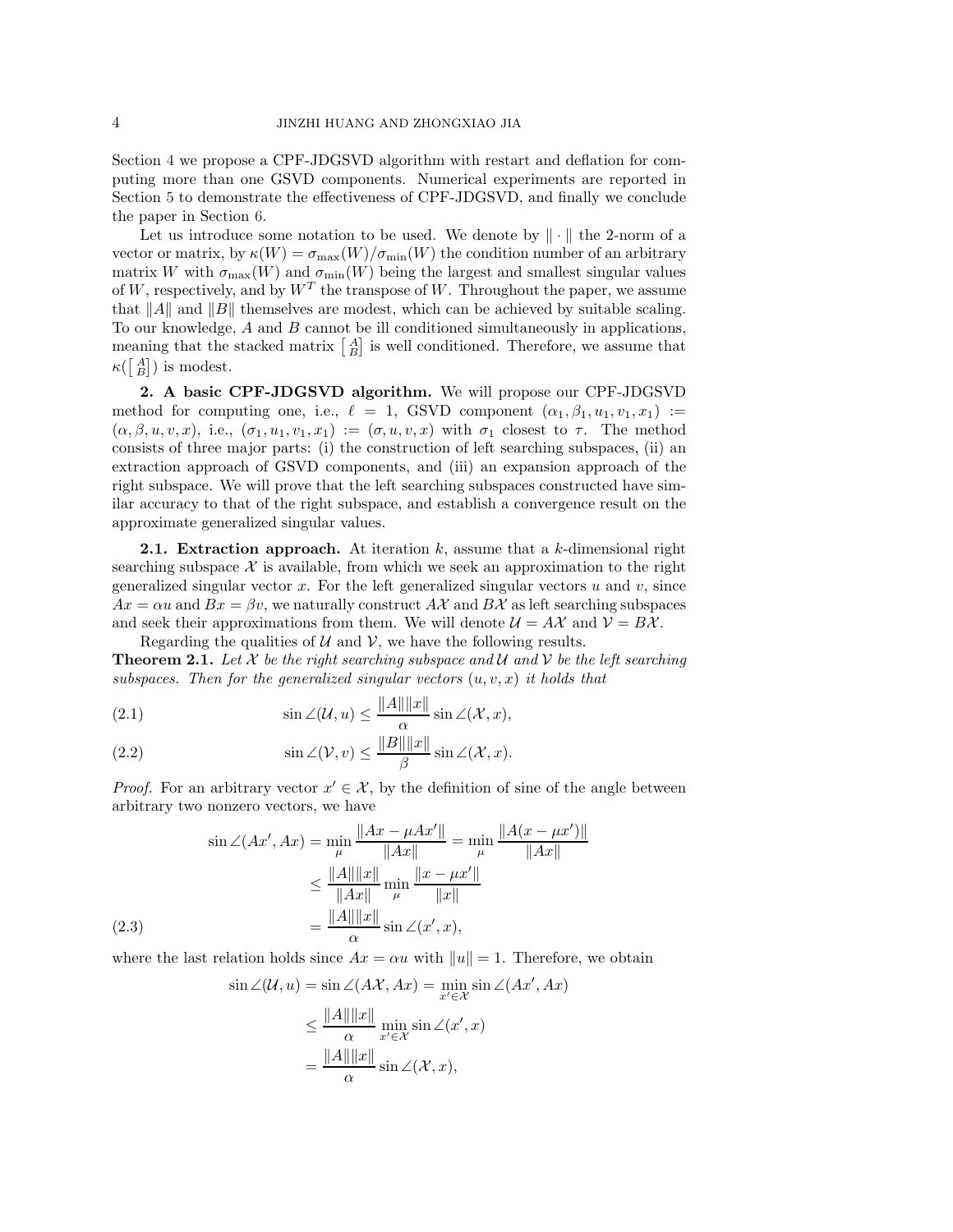i.e., relation [\(2.1\)](#page-3-1) holds. Following the same derivations as above, we obtain [\(2.2\)](#page-3-1).  $\Box$ 

Theorem [2.1](#page-3-2) illustrates that when  $X$  contains good information about the desired x, the qualities of U and V are determined by  $\alpha$ ,  $||A||$ ,  $||x||$ , and by  $\beta$ ,  $||B||$ ,  $||x||$ , respectively. Since  $||x|| \le ||X||$ , Theorem 2.3 in [\[7\]](#page-24-16) states that

<span id="page-4-2"></span>(2.4) 
$$
||X|| = ||[A^A]^\dagger|| \text{ and } ||X^{-1}|| = ||[A^A]||,
$$

which gives  $||x|| \le ||$  $\begin{bmatrix} A \\ B \end{bmatrix}^{\dagger}$ . By the assumption that  $\begin{bmatrix} A \\ B \end{bmatrix}$  is well conditioned and  $\left\| \begin{bmatrix} A \\ B \end{bmatrix} \right\|$ is modest, it is clear that  $||x||$  is modest. Therefore, the quality of U and V is similar to that of X provided that  $\alpha$  and  $\beta$  are not very small, i.e.,  $\sigma$  not very small or large.

It is worthwhile to notice that for an arbitrarily given k-dimensional  $\mathcal{X}$ , the left searching subspaces  $\mathcal{U} = A\mathcal{X}$  and  $\mathcal{V} = B\mathcal{X}$  are subsets of the column spaces of A and  $B$ , respectively. When  $(A, B)$  has trivial zero and infinite generalized singular values, if  $X$  contains the components of the generalized singular vectors  $x$  associated with the zero and infinite generalized singular values, then  $\mathcal U$  and  $\mathcal V$  contain the components of the corresponding  $u$  and  $v$  too. The fundamental significance of this observation is that from the right and left searching subspaces  $\mathcal X$  and  $\mathcal U, \mathcal V$ , it is possible to extract approximations to both *trivial* and *nontrivial* GSVD components, no matter which extraction approach is used. In fact, all projection type methods for generalized eigenvalue problems and GSVD problems share a similar feature, where the corresponding A and B act on a given subspace  $\mathcal X$  that contains the components of eigenvectors or generalized right singular vectors corresponding to trivial zero or infinite eigenvalues or generalized singular values. It is clear that such feature is undesirable and may cause trouble because one is only interested in some nontrivial eigenpairs or GSVD components.

Now we propose an extraction approach that seeks an approximate generalized singular value pair  $(\tilde{\alpha}, \tilde{\beta})$  and corresponding approximate generalized singular vectors  $\tilde{u} \in \mathcal{U}, \tilde{v} \in \mathcal{V}$  and  $\tilde{x} \in \mathcal{X}$  satisfying the standard orthogonal projection:

(2.5) 
$$
\begin{cases}\nA\tilde{x} - \tilde{\alpha}\tilde{u} = 0, \\
B\tilde{x} - \tilde{\beta}\tilde{v} = 0, \\
\tilde{\beta}A^T\tilde{u} - \tilde{\alpha}B^T\tilde{v} \perp \mathcal{X},\n\end{cases}\n\text{with}\n\begin{cases}\n\|\tilde{u}\| = 1, \\
\|\tilde{v}\| = 1, \\
\tilde{\alpha}^2 + \tilde{\beta}^2 = 1.\n\end{cases}
$$

<span id="page-4-3"></span><span id="page-4-1"></span><span id="page-4-0"></span>Let the columns of  $\widetilde{X} \in \mathbb{R}^{n \times k}$  form an orthonormal basis of  $\mathcal{X}$  and

(2.6) 
$$
AX = \hat{U}G \text{ and } B\hat{X} = \hat{V}H
$$

be the thin QR factorizations of  $A\widetilde{X}$  and  $B\widetilde{X}$ , respectively, where  $G \in \mathbb{R}^{k \times k}$  and  $H \in \mathbb{R}^{k \times k}$  are upper triangular. Suppose that G and H are nonsingular. Then the columns of  $\widetilde{U} \in \mathbb{R}^{m \times k}$  and  $\widetilde{V} \in \mathbb{R}^{p \times k}$  form orthonormal bases of U and V, respectively. Write  $\tilde{u} = \tilde{U}e$ ,  $\tilde{v} = \tilde{V}f$  and  $\tilde{x} = \tilde{X}d$ . Then [\(2.5\)](#page-4-0) is equivalent to

(2.7) 
$$
\begin{cases}\nGd = \tilde{\alpha}e, \\
Hd = \tilde{\beta}f, \\
\tilde{\beta}G^{T}e = \tilde{\alpha}H^{T}f,\n\end{cases}\n\text{ with }\n\begin{cases}\n\|e\| = 1, \\
\|f\| = 1, \\
\tilde{\alpha}^{2} + \tilde{\beta}^{2} = 1.\n\end{cases}
$$

That is,  $(\tilde{\alpha}, \tilde{\beta})$  is a generalized singular value of the  $k \times k$  matrix pair  $(G, H)$ , and e, f and d are the corresponding generalized left and right singular vectors. We compute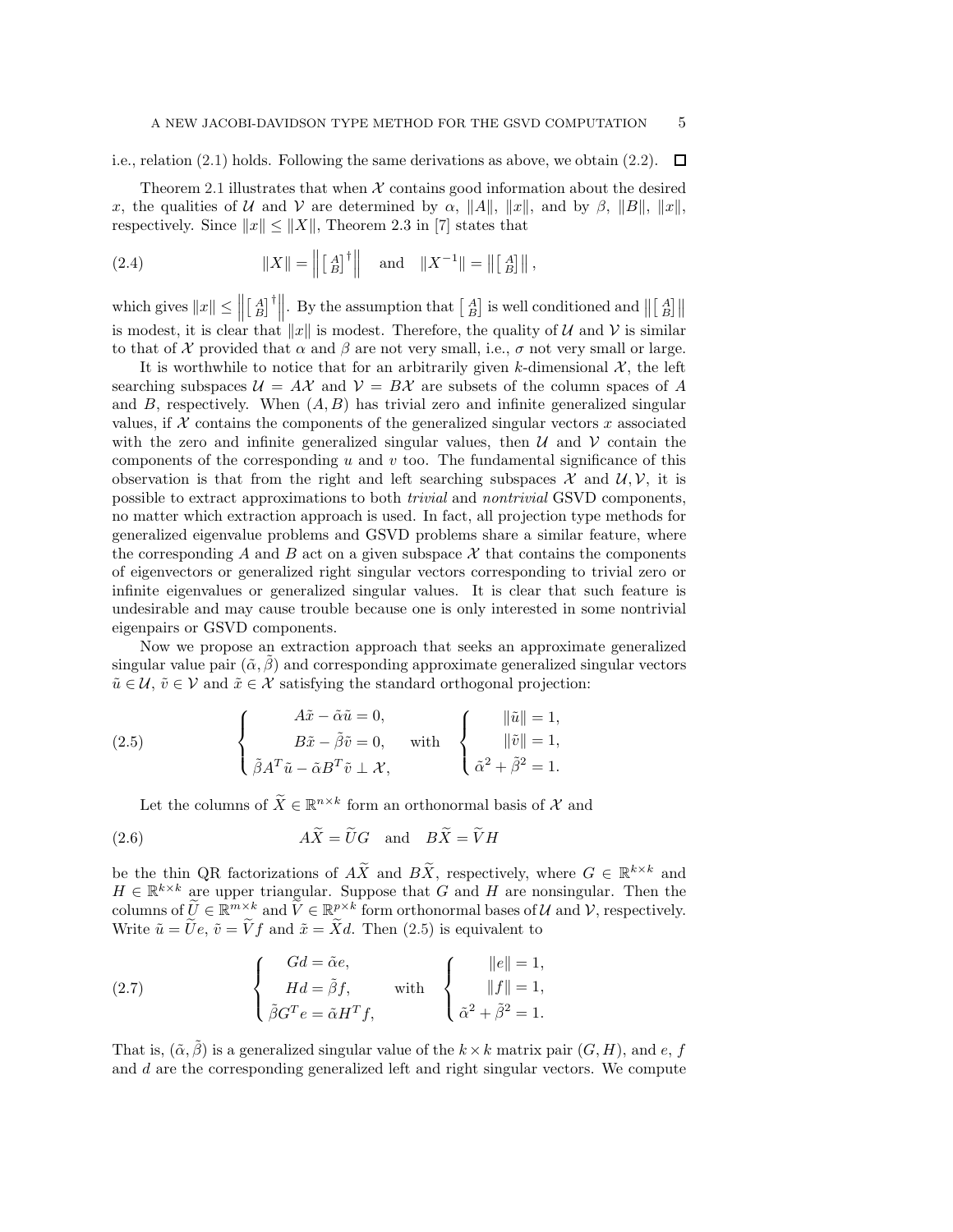the GSVD of  $(G, H)$ , pick up  $\theta = \frac{\tilde{\alpha}}{\tilde{\beta}}$  closest to the target  $\tau$ , and take

(2.8) 
$$
(\tilde{\alpha}, \tilde{\beta}, \tilde{u} = \tilde{U}e, \tilde{v} = \tilde{V}f, \tilde{x} = \tilde{X}d)
$$

as an approximation to the desired GSVD component  $(\alpha, \beta, u, v, x)$  of  $(A, B)$ .

<span id="page-5-0"></span>For the accuracy of  $\tilde{u}$  and  $\tilde{v}$ , an application of [\(2.3\)](#page-3-3) derives the following theorem. **Theorem 2.2.** Let  $\tilde{u} \in \mathcal{U}$ ,  $\tilde{v} \in \mathcal{V}$  and  $\tilde{x} \in \mathcal{X}$  be the approximations to u, v and x that *satisfy* [\(2.5\)](#page-4-0)*. Then*

(2.9) 
$$
\sin \angle(\tilde{u}, u) \le \frac{\|A\| \|x\|}{\alpha} \sin \angle(\tilde{x}, x),
$$

(2.10) 
$$
\sin \angle(\tilde{v}, v) \le \frac{\|B\| \|x\|}{\beta} \sin \angle(\tilde{x}, x).
$$

Theorem [2.2](#page-5-0) illustrates that  $\tilde{u}$  and  $\tilde{v}$  are as good as  $\tilde{x}$ , as the stacked matrix  $\begin{bmatrix} A \\ B \end{bmatrix}$ is well conditioned and  $\alpha$  and  $\beta$  are not very small; see the analysis after Theorem [2.1.](#page-3-2)

Our extraction approach [\(2.5\)](#page-4-0) mathematically amounts to realizing the standard orthogonal projection (Rayleigh–Ritz approximation) of the regular matrix pair  $(A^T A, B^T B)$  onto X. It extracts the Ritz vector  $\tilde{x} \in \mathcal{X}$  associated with the Ritz value  $\hat{\theta}^2 = \tilde{\alpha}^2/\tilde{\beta}^2$  closest to  $\tau^2$  and computes  $\tilde{\alpha}$ ,  $\tilde{\beta}$  and  $\tilde{u}$ ,  $\tilde{v}$  satisfying [\(2.5\)](#page-4-0). However, we do not form the cross-products  $A^T A$  and  $B^T B$  explicitly and thus avoid the potential accuracy loss of the computed GSVD components.

<span id="page-5-1"></span>By [\(2.5\)](#page-4-0),  $(\tilde{\alpha}, \tilde{\beta}, \tilde{u}, \tilde{v}, \tilde{x})$  satisfies  $A\tilde{x} = \tilde{\alpha}\tilde{u}$  and  $B\tilde{x} = \tilde{\beta}\tilde{v}$ , so that  $\tilde{\alpha} = \tilde{u}^T A\tilde{x}$  and  $\tilde{\beta} = \tilde{v}^T B \tilde{x}$ . Therefore, its associated residual is

(2.11) 
$$
r = r(\tilde{\alpha}, \tilde{\beta}, \tilde{u}, \tilde{v}, \tilde{x}) := \tilde{\beta} A^T \tilde{u} - \tilde{\alpha} B^T \tilde{v}
$$

and  $r = 0$  if and only if  $(\tilde{\alpha}, \tilde{\beta}, \tilde{u}, \tilde{v}, \tilde{x})$  is an exact GSVD component of  $(A, B)$ . For a prescribed tolerance tol,  $(\tilde{\alpha}, \tilde{\beta}, \tilde{u}, \tilde{v}, \tilde{x})$  is claimed to have converged if

<span id="page-5-7"></span>(2.12) 
$$
||r|| \leq (\tilde{\beta}||A||_1 + \tilde{\alpha}||B||_1) \cdot tol.
$$

In the following, we present our first main result, which, in terms of  $||r||$ , gives the accuracy estimate of  $\theta$ . To this end and also for our later use, define the function

<span id="page-5-3"></span>(2.13) 
$$
h(\theta, \sigma) = \frac{\sigma^2 - \theta^2}{1 + \sigma^2} \quad \text{for} \quad \theta \ge 0 \quad \text{and} \quad \sigma \ge 0.
$$

<span id="page-5-2"></span>By  $\alpha_i^2 + \beta_i^2 = 1$  and  $1 + \sigma_i^2 = \frac{\beta_i^2 + \alpha_i^2}{\beta_i^2} = \frac{1}{\beta_i^2}$ , we have

(2.14) 
$$
\alpha_i^2 - \beta_i^2 \theta^2 = (\sigma_i^2 - \theta^2)\beta_i^2 = h(\theta, \sigma_i).
$$

<span id="page-5-6"></span>**Theorem 2.3.** Let  $(\tilde{\alpha}, \tilde{\beta}, \tilde{u}, \tilde{v}, \tilde{x})$  be an approximate GSVD component of  $(A, B)$  sat*isfying* [\(2.5\)](#page-4-0) *with*  $\theta = \frac{\tilde{\alpha}}{\tilde{\beta}}$  *and* r *be the corresponding residual defined by* [\(2.11\)](#page-5-1)*. Then the following results hold: (i) If*

<span id="page-5-4"></span>(2.15) 
$$
\frac{\sigma_{\min}}{\sqrt{2 + \sigma_{\min}^2}} < \theta < \sqrt{1 + 2\sigma_{\max}^2}
$$

*with* σmax *and* σmin *the largest and smallest nontrivial generalized singular values of*  $(A, B)$ *, respectively, then there exists a nontrivial generalized singular value*  $\sigma$  *of* (A, B) *such that*

<span id="page-5-5"></span>(2.16) 
$$
\frac{|\sigma^2 - \theta^2|}{(1 + \sigma^2)\theta} \le \frac{\|X\|^2 \|r\|}{\|\tilde{x}\|};
$$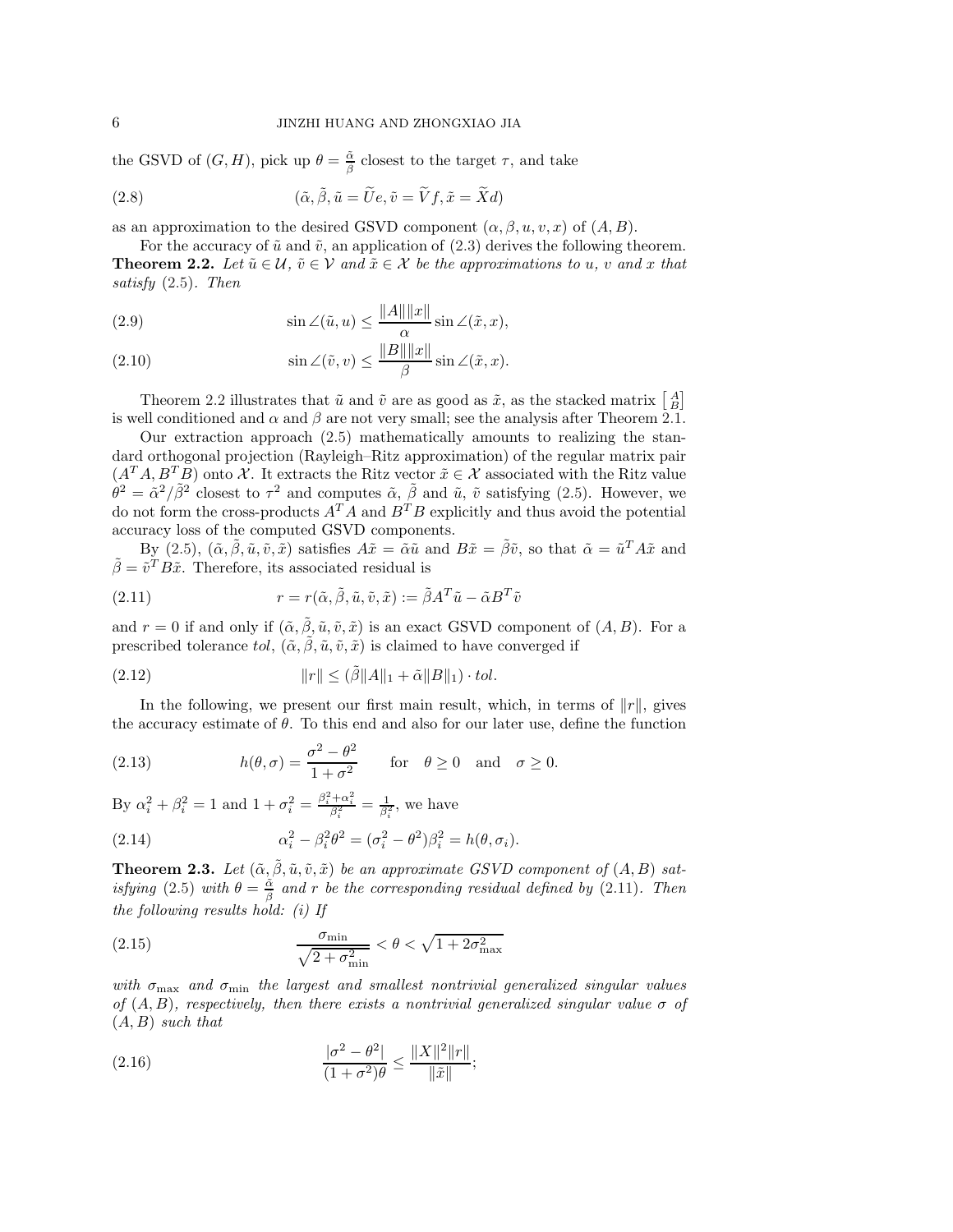<span id="page-6-1"></span>(ii) if 
$$
\theta \ge \sqrt{1 + 2\sigma_{\text{max}}^2}
$$
, then  
(2.17) 
$$
\frac{1}{\theta} \le \frac{\|X\|^2 \|r\|}{\|\tilde{x}\|};
$$

<span id="page-6-2"></span>(iii) if 
$$
\theta \le \frac{\sigma_{\min}}{\sqrt{2+\sigma_{\min}^2}}
$$
, then

(2.18) 
$$
\theta \le \frac{\|X\|^2 \|r\|}{\|\tilde{x}\|}.
$$

*Proof.* By definition [\(2.11\)](#page-5-1) of the residual r and  $A\tilde{x} = \tilde{\alpha}\tilde{u}$  and  $B\tilde{x} = \tilde{\beta}\tilde{v}$ , we have

(2.19) 
$$
\theta r = \tilde{\alpha} A^T \tilde{u} - \frac{\tilde{\alpha}^2}{\tilde{\beta}} B^T \tilde{v} = (A^T A - \theta^2 B^T B) \tilde{x}.
$$

Premultiplying both hand sides of the above by  $X<sup>T</sup>$  and exploiting [\(1.1\)](#page-0-0), we obtain

<span id="page-6-0"></span>
$$
\theta X^T r = X^T (A^T A - \theta^2 B^T B) X X^{-1} \tilde{x} = \text{diag}\{C^2 - \theta^2 S^2, -\theta^2 I_{q_1}, I_{q_2}\} X^{-1} \tilde{x}.
$$

Taking norms on the two hand sides of the above equality and exploiting [\(2.14\)](#page-5-2) gives

(2.20) 
$$
\theta \|X^T r\| \ge \min\{1, \theta^2, \min_{i=1,\dots,q} |\alpha_i^2 - \beta_i^2 \theta^2|\} \|X^{-1}\tilde{x}\|
$$

$$
\ge \frac{\|\tilde{x}\|}{\|X\|} \min\{1, \theta^2, \min_{i=1,\dots,q} |h(\theta, \sigma_i)|\}.
$$

By [\(2.13\)](#page-5-3), for  $\theta < \sigma_{\max}$  and  $\sigma_{\max} \leq \theta < \sqrt{1 + 2\sigma_{\max}^2}$ , we have

<span id="page-6-3"></span>
$$
|h(\theta, \sigma_{\max})| = h(\theta, \sigma_{\max}) = \frac{\sigma_{\max}^2 - \theta^2}{1 + \sigma_{\max}^2} < 1,
$$
  

$$
|h(\theta, \sigma_{\max})| = -h(\theta, \sigma_{\max}) = \frac{\theta^2 - \sigma_{\max}^2}{1 + \sigma_{\max}^2} < 1,
$$

respectively, meaning  $\min_{i=1,2,\dots,q} |h(\theta, \sigma_i)| < 1$ . For  $\theta > \sigma_{\min}$  and  $\frac{\sigma_{\min}}{\sqrt{2+\sigma_{\min}^2}} < \theta \le \sigma_{\min}$ , we obtain

$$
|h(\theta, \sigma_{\min})| = -h(\theta, \sigma_{\min}) = \frac{\theta^2 - \sigma_{\min}^2}{1 + \sigma_{\min}^2} < \theta^2,
$$
  

$$
|h(\theta, \sigma_{\min})| = h(\theta, \sigma_{\min}) = \frac{\sigma_{\min}^2 - \theta^2}{1 + \sigma_{\min}^2} < \theta^2,
$$

respectively, meaning  $\min_{i=1,2,...,q} |h(\theta, \sigma_i)| < \theta^2$ . Therefore, under condition [\(2.15\)](#page-5-4), we have

$$
\min\{1, \theta^2, \min_{i=1,\dots,q} |h(\theta, \sigma_i)|\} = \min_{i=1,\dots,q} |h(\theta, \sigma_i)| = |h(\theta, \sigma)|,
$$

from which and  $(2.20)$  it follows that  $(2.16)$  holds.

It is straightforward to justify that, under the conditions in (ii)–(iii),

$$
\min\{1, \theta^2, \min_{i=1,\dots,q} |h(\theta, \sigma_i)|\} = 1,
$$
  

$$
\min\{1, \theta^2, \min_{i=1,\dots,q} |h(\theta, \sigma_i)|\} = \theta^2,
$$

respectively. Therefore, from [\(2.20\)](#page-6-0) we obtain [\(2.17\)](#page-6-1) and [\(2.18\)](#page-6-2).

 $\Box$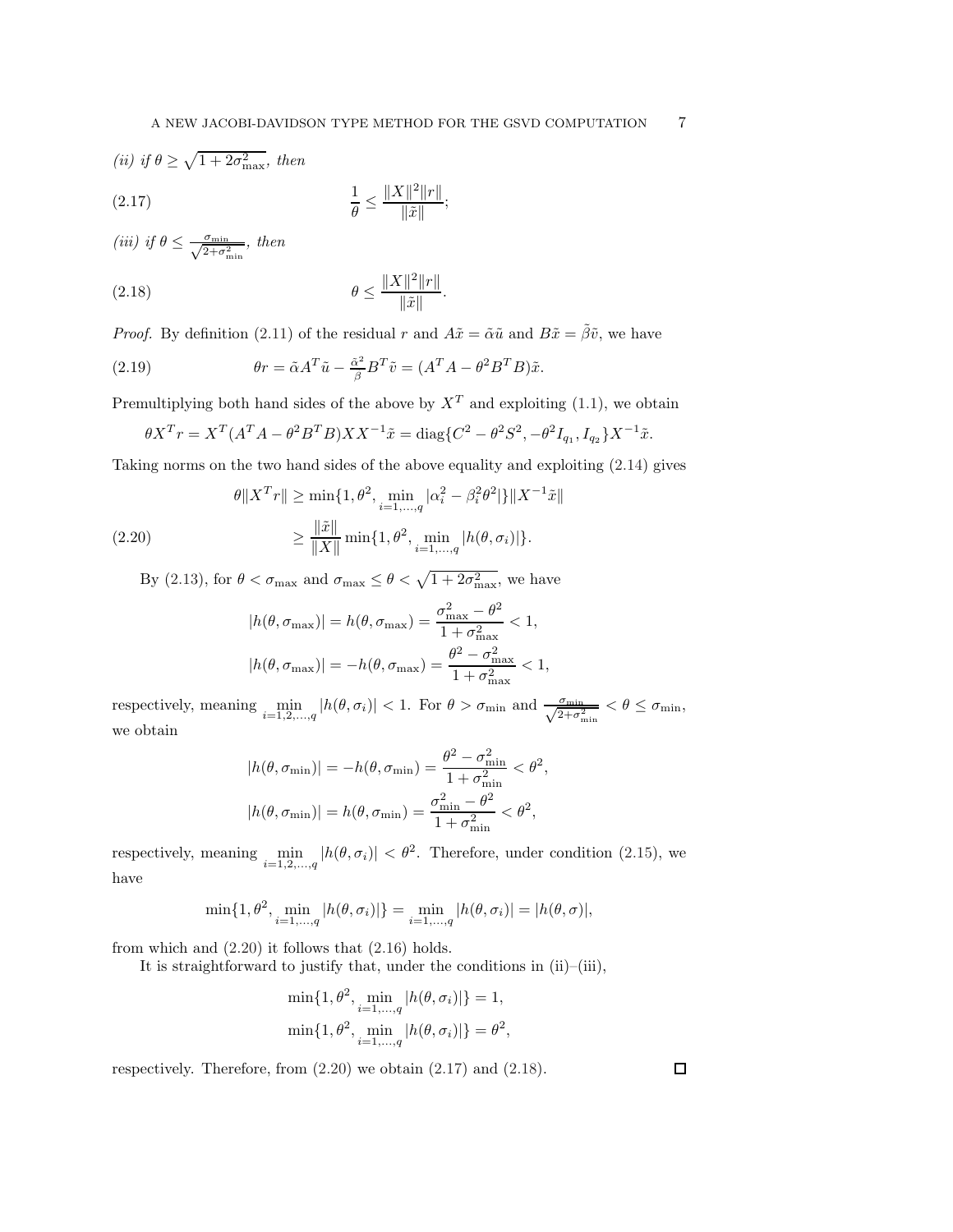From [\(2.6\)](#page-4-1) and the orthonormality of  $\widetilde{X}$ , it is easily justified that  $\left\| \begin{bmatrix} G \\ H \end{bmatrix} \right\| \leq \left\| \begin{bmatrix} A \\ B \end{bmatrix} \right\|$ and  $\parallel$  $\left[\begin{array}{c} G \\ H \end{array}\right]^{\dagger} \leq$  $\biggl\} \biggl[$  $\begin{bmatrix} A \\ B \end{bmatrix}^{\dagger}$ . Exploiting Lemma 2.4 of [\[11\]](#page-24-15), and adapting [\(2.4\)](#page-4-2) and its analysis to  $(G, H)$ , we can show that ||d|| with d defined by [\(2.7\)](#page-4-3) is modest, so is  $\|\tilde{x}\| = \|Xd\| = \|d\|.$ 

Theorem [2.3](#page-5-6) indicates that when  $||r||$  is small,  $\theta$  will be a good approximation to some generalized singular value of  $(A, B)$ . Furthermore, relation  $(2.16)$  shows that  $θ$  must converge to some nontrivial  $σ$  as  $||r|| \rightarrow 0$ . Observe that  $θ^2$  is a Ritz value of the symmetric matrix pair  $(A^T A, B^T B)$  with respect to X. It is easily seen from [\(1.1\)](#page-0-0) that the eigenvalues of  $(A^T A, B^T B)$  restricted to the subspace spanned by the columns of  $X_q$ , i.e., the  $(A^T A + B^T B)$ -orthogonal complement of  $\mathcal{N}(A) \cup \mathcal{N}(B)$  with respect to  $\mathbb{R}^n$ , are the nontrivial  $\sigma_i^2$ ,  $i = 1, 2, ..., q$ . Therefore, all the  $\theta$  lie between the nontrivial smallest and largest generalized singular values  $\sigma_{\min}$  and  $\sigma_{\max}$  of  $(A, B)$ if X has no component in  $\mathcal{N}(A) \cup \mathcal{N}(B)$ ; see [\[20,](#page-24-17) [22\]](#page-24-18). Condition [\(2.15\)](#page-5-4) is trivially satisfied in this case, and it is expected that the condition is fulfilled if the component of X in  $\mathcal{N}(A) \cup \mathcal{N}(B)$  is not rich. Relation [\(2.17\)](#page-6-1) or [\(2.18\)](#page-6-2) corresponds to the case that  $\theta$  converges to the infinite or zero trivial generalized singular value of  $(A, B)$ , respectively, as  $||r|| \to 0$ . This implies that H or G is nearly singular, which occurs when X contains a quite accurate component in  $\mathcal{N}(B)$  or  $\mathcal{N}(A)$ . As a result, our method may encounter problems when computing the nontrivial largest or smallest nontrivial GSVD component of  $(A, B)$ , but for  $k \geq 3$  it generally delivers some  $\theta$  that lie between  $\sigma_{\min}$  and  $\sigma_{\max}$ , so that they converge to some nontrivial  $\sigma$  if the residual norms  $||r|| \rightarrow 0$ .

<span id="page-7-3"></span>**2.2. Subspace expansion.** If the current GSVD approximation  $(\tilde{\alpha}, \tilde{\beta}, \tilde{u}, \tilde{v}, \tilde{x})$ does not yet converge, one needs to expand the searching subspaces  $\mathcal{X}, \mathcal{U}, \mathcal{V}$  in order to extract a more accurate approximate GSVD component with respect to them. Since we construct the left searching subspaces by  $\mathcal{U} = A\mathcal{X}$  and  $\mathcal{V} = B\mathcal{X}$ , we only need to expand X effectively and generate  $\mathcal{U} = A\mathcal{X}$  and  $\mathcal{V} = B\mathcal{X}$  correspondingly.

Keep in mind that  $(\sigma^2, x)$  is an eigenpair of the matrix pair  $(A^T A, B^T B)$  with the desired generalized singular value  $\sigma = \alpha/\beta$ . Suppose that an approximate  $\tilde{x}$  is already available. We aim to seek a correction vector  $t$  satisfying

<span id="page-7-2"></span>(2.21) 
$$
t \perp \tilde{y} := (A^T A + B^T B)\tilde{x} = \tilde{\alpha} A^T \tilde{u} + \tilde{\beta} B^T \tilde{v},
$$

such that  $\tilde{x} + t$  is an unnormalized right generalized singular vector of  $(A, B)$ . Therefore,  $(\sigma^2, \tilde{x} + t)$  is an exact eigenpair of  $(A^T A, B^T B)$ :

<span id="page-7-0"></span>(2.22) 
$$
A^T A(\tilde{x} + t) = \sigma^2 B^T B(\tilde{x} + t).
$$

Rearranging this equation, we obtain an equivalent form:

$$
(2.23)\ \ (A^T A - \theta^2 B^T B)t = -(A^T A - \theta^2 B^T B)\tilde{x} + (\sigma^2 - \theta^2)B^T B \tilde{x} + (\sigma^2 - \theta^2)B^T B t,
$$

where  $\theta = \frac{\tilde{\alpha}}{\tilde{\beta}}$  is the current approximate generalized singular value.

Assume that  $\tilde{x}$  is reasonably accurate but yet not converged and it is normalized such that  $\tilde{x}^T (A^T A + B^T B)\tilde{x} = 1$ . Then the size of t must be small relative to that of  $\tilde{x}$ . Actually,  $\theta$  is an approximation to  $\sigma$  with the first order error  $||t||$  since premultiplying both hand sides of  $(2.22)$  by  $(\tilde{x} + t)^T$  gives rise to

<span id="page-7-1"></span>
$$
\sigma^2 = \frac{\|A(\tilde{x}+t)\|^2}{\|B(\tilde{x}+t)\|^2} = \frac{\tilde{\alpha}^2 + 2\tilde{\alpha}\tilde{u}^T At + \|At\|^2}{\tilde{\beta}^2 + 2\tilde{\beta}\tilde{v}^T B t + \|Bt\|^2} = \theta^2 (1 + \mathcal{O}(\|t\|)),
$$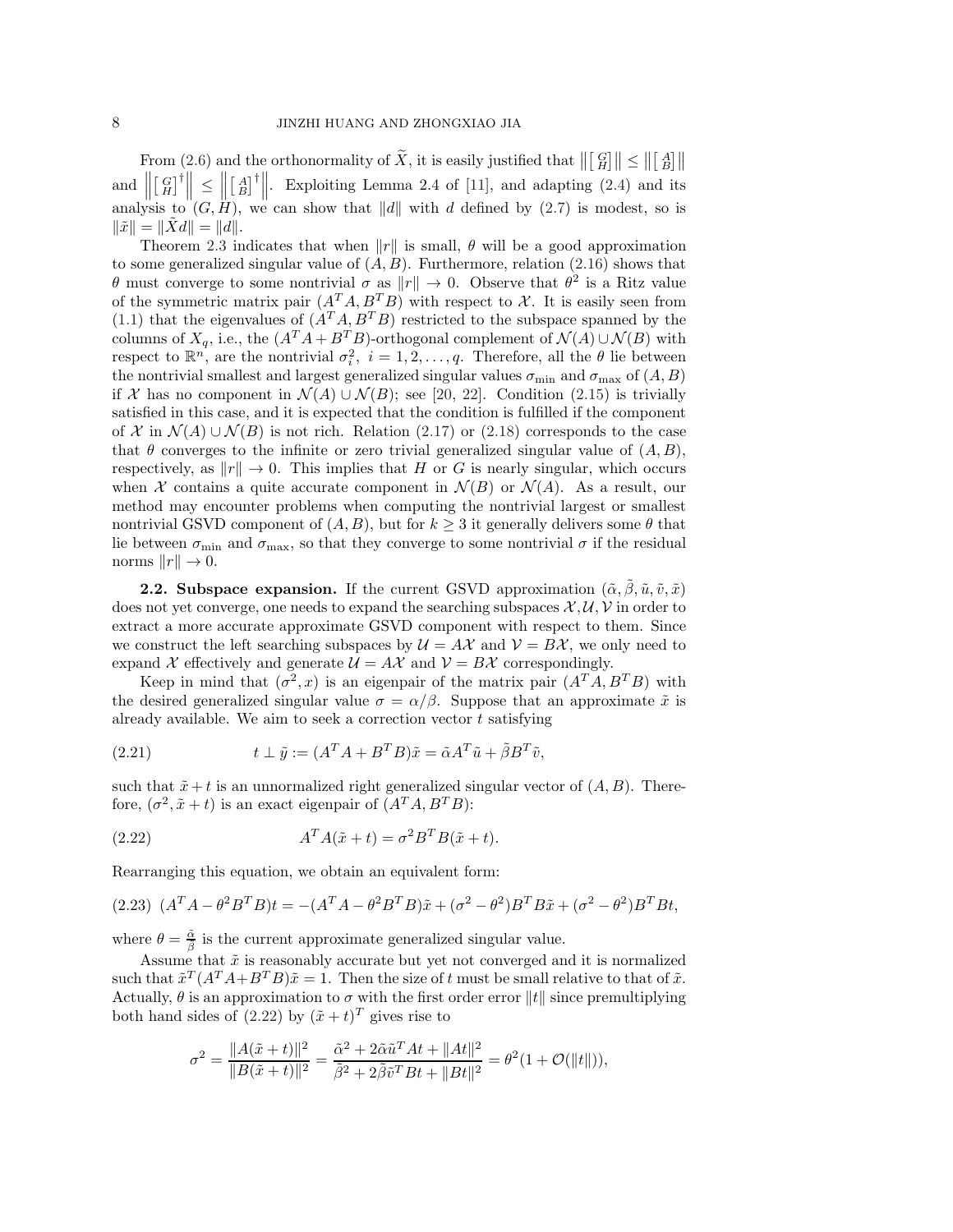showing that the size of the third term in the right-hand side of  $(2.23)$  is  $\mathcal{O}(\Vert t \Vert^2)$ .

Note from  $(2.19)$  that the first term in the right-hand side of  $(2.23)$  is collinear with the residual r of  $(\tilde{\alpha}, \beta, \tilde{u}, \tilde{v}, \tilde{x})$ , which is orthogonal to X, as indicated by the third condition in [\(2.5\)](#page-4-0). Therefore, the first term in the right-hand side of [\(2.23\)](#page-7-1) is orthogonal to  $\tilde{x} \in \mathcal{X}$ . Moreover, it is straightforward from condition [\(2.5\)](#page-4-0) and definition [\(2.21\)](#page-7-2) of  $\tilde{y}$  that  $\tilde{y}^T \tilde{x} = 1$  and  $(I - \tilde{y} \tilde{x}^T)$  is an oblique projector onto the orthogonal complement  $\tilde{x}^{\perp}$  of span $\{\tilde{x}\}$ . Neglecting the third term  $\mathcal{O}(|t||^2)$  in the right-hand side of [\(2.23\)](#page-7-1), we obtain

(2.24) 
$$
(I - \tilde{y}\tilde{x}^T) (A^T A - \theta^2 B^T B)t = -\theta r + (\theta^2 - \sigma^2)(I - \tilde{y}\tilde{x}^T) B^T B \tilde{x}.
$$

From  $(2.21)$  and  $(2.22)$ , we have

<span id="page-8-1"></span><span id="page-8-0"></span>
$$
(I - \tilde{y}\tilde{x}^T)B^T B \tilde{x} = B^T B \tilde{x} - (\tilde{x}B^T B \tilde{x})\tilde{y} = B^T B \tilde{x} - \tilde{\beta}^2 \tilde{y}
$$
  

$$
= \tilde{\alpha}^2 B^T B \tilde{x} - \tilde{\beta}^2 A^T A \tilde{x} = \frac{\theta^2 B^T B \tilde{x} - A^T A \tilde{x}}{1 + \theta^2}
$$
  

$$
= \frac{(\theta^2 - \sigma^2)B^T B \tilde{x}}{1 + \theta^2} + \frac{(A^T A - \sigma^2 B^T B)t}{1 + \theta^2} = \mathcal{O}(\Vert t \Vert),
$$

which means that the second term in the right-hand side of  $(2.24)$  is  $\mathcal{O}(\Vert t \Vert^2)$ . Neglecting this term in [\(2.24\)](#page-8-0), we obtain

(2.25) 
$$
(I - \tilde{y}\tilde{x}^T) (A^T A - \theta^2 B^T B)t = -\theta r \quad \text{with} \quad t \perp \tilde{y}.
$$

From the requirement  $t \perp \tilde{y}$  we obtain  $t = (I - \tilde{x}\tilde{y}^T)t$ . Therefore, we can replace t with  $(I - \tilde{x}\tilde{y}^T)t$  in [\(2.25\)](#page-8-1). Notice that when expanding X with t, it is the direction other than the size of  $t$  that matters. It makes no difference between solving  $(2.25)$ with the right-hand side  $\theta r$  and solving the one with  $-r$ . As a consequence, we have derived an ultimate correction equation

<span id="page-8-2"></span>(2.26) 
$$
(I - \tilde{y}\tilde{x}^T)(A^T A - \theta^2 B^T B)(I - \tilde{x}\tilde{y}^T)t = -r \text{ with } t \perp \tilde{y}.
$$

Solving it for t and orthonormalizing t against  $\widetilde{X}$  yields the subspace expansion vector  $x_{+} = \frac{(I - \widetilde{X} \widetilde{X}^{T})t}{\mathbb{I}(I - \widetilde{X} \widetilde{X}^{T})t}$  $\frac{(1-\lambda X)^t}{\|(1-\tilde{X}\tilde{X}^T)t\|}$ . The k+1 columns of the updated  $X=[X, x_+]$  form an orthonormal basis of the expanded  $(k + 1)$ -dimensional right searching subspace X.

The coefficient matrix in [\(2.26\)](#page-8-2) dynamically depends on  $\theta$  as outer iterations proceed. It is typical that  $\theta$  may have little accuracy as approximations to  $\sigma$  in an initial stage, so that solving  $(2.26)$  with varying  $\theta$  may cause unnecessary waste and even may lead to misconvergence. To this end, a more robust way is to solve the correction equation [\(2.26\)](#page-8-2) with  $\theta$  replaced by the fixed target  $\tau$  in the left-hand side:

<span id="page-8-3"></span>(2.27) 
$$
(I - \tilde{y}\tilde{x}^T)(A^T A - \tau^2 B^T B)(I - \tilde{x}\tilde{y}^T)t = -r \text{ with } t \perp \tilde{y}
$$

in the initial stage until  $||r||$  is fairly small. Approximately solving this equation or [\(2.26\)](#page-8-2) iteratively is called inner iterations in CPF-JDGSVD.

An advantage of using  $(2.27)$  is that the solution t is guaranteed to provide essential information in the direction of the desired x and thus expands  $\mathcal X$  correctly, making approximate GSVD components converge toward the desired GSVD component. When  $||r||$  becomes fairly small,  $\theta$  and  $\tilde{x}$  have become fairly good approximations to  $\sigma$  and x. In this case, it may be beneficial to switch to solving [\(2.26\)](#page-8-2) so as to gain a faster convergence for outer iterations. Precisely, if

<span id="page-8-4"></span>(2.28) 
$$
||r|| \leq (\tilde{\beta}||A||_1 + \tilde{\alpha}||B||_1) \cdot \text{fixed}
$$

with *fixtol* fairly small, say,  $fixed = 10^{-4}$ , we then switch to solving [\(2.26\)](#page-8-2).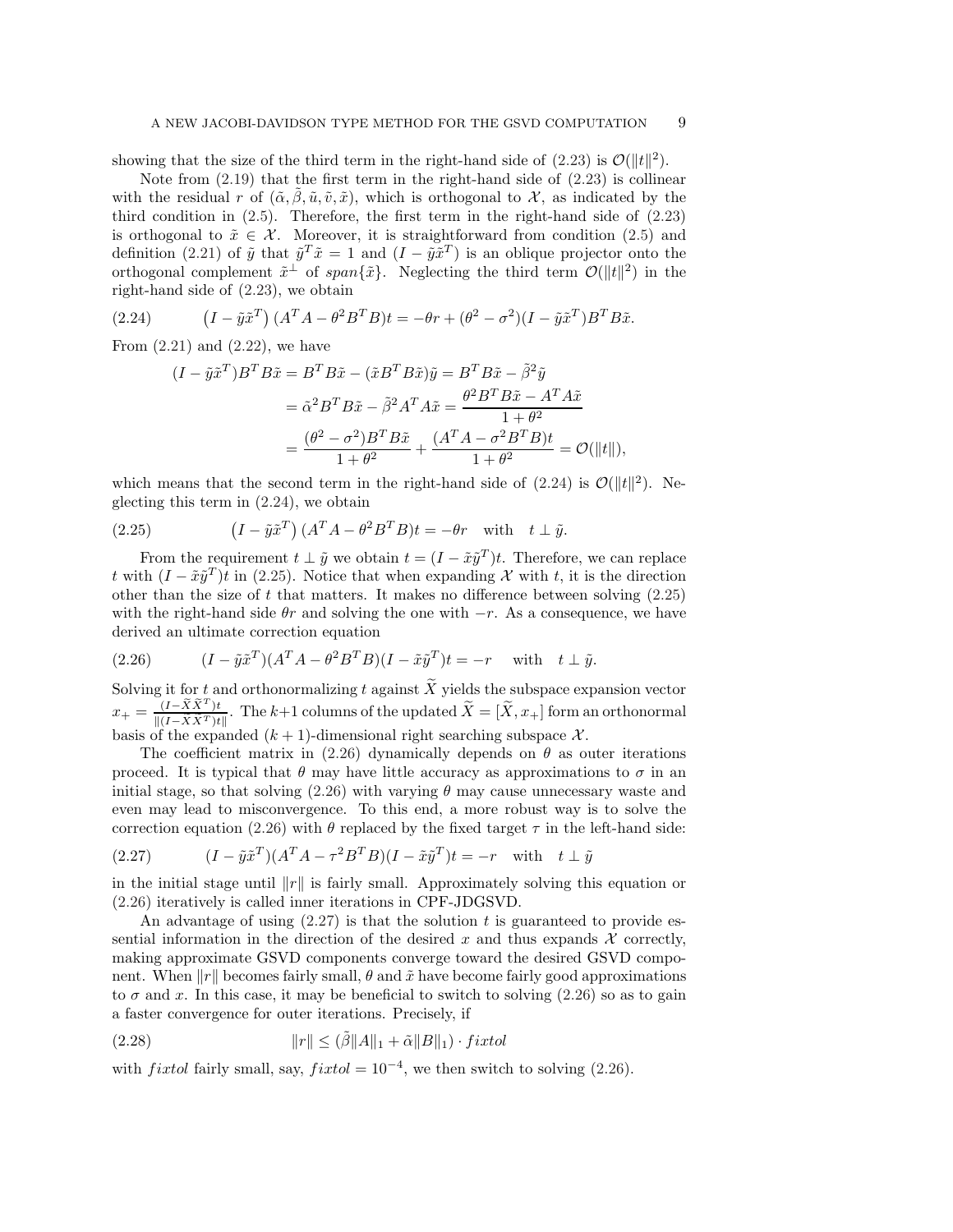<span id="page-9-0"></span>3. Properties of the correction equations and stopping criteria for inner iterations. For A and B large, we suppose that only iterative solvers are computationally viable to solve the correction equations approximately. Since the coefficient matrices in [\(2.26\)](#page-8-2) and [\(2.27\)](#page-8-3) are symmetric and possibly indefinite, the minimal residual method (MINRES) is a most commonly used choice [\[6,](#page-24-19) [21\]](#page-24-20). In this section, we establish compact upper bounds for the condition numbers of the correction equations [\(2.26\)](#page-8-2) and [\(2.27\)](#page-8-3) in the asymptotic sense. We also make an analysis on inner iterations. Based on them, we propose practical stopping criteria for inner iterations, which are related to the accuracy of approximate solutions and the corresponding residual norms. We focus on [\(2.26\)](#page-8-2), and, as it will turn out, the results are directly applicable to [\(2.27\)](#page-8-3).

3.1. Conditioning. The coefficient matrix in the correction equation [\(2.26\)](#page-8-2) maps the orthogonal complement  $\tilde{y}^{\perp}$  of  $\tilde{y}$  to the orthogonal complement  $\tilde{x}^{\perp}$  of  $\tilde{x}$ , that is, its action restricts  $A^T A - \theta^2 B^T B$  to  $\tilde{y}^{\perp}$  and generates elements in  $\tilde{x}^{\perp}$ . We denote this restricted linear operator by

<span id="page-9-2"></span>(3.1) 
$$
M = (A^T A - \theta^2 B^T B)|_{\tilde{y}^\perp \to \tilde{x}^\perp}.
$$

The condition number  $\kappa(M)$  determines the reliability of adopting the relative residual norm of the correction equation as the measurement of inner iteration accuracy: the smaller  $\kappa(M)$  is, the more accurate the approximate solution of [\(2.26\)](#page-8-2) is. As a result, it is insightful to derive a compact estimate for  $\kappa(M)$ . However, it is generally not possible to derive a sharp estimate for a general approximation  $\tilde{x}$ . Fortunately, we can do so in the ideal case that  $\tilde{x} = x$ , which, as will be shown by [\(3.3\)](#page-9-1), leads to  $\tilde{y} = y$ with y the first column of  $X^{-T}$ . By the continuity argument, such estimate will get insight into the asymptotic behavior of  $\kappa(M)$  when  $\tilde{x} \to x$ .

Based on the GSVD  $(1.1)$  of  $(A, B)$  and  $(1.2)$ , we partition

<span id="page-9-4"></span>
$$
U = [u, U_2], \quad V = [v, V_2], \quad X = [x, X_2], \quad \Sigma_A = \begin{bmatrix} \alpha \\ \alpha \\ \alpha \end{bmatrix}, \quad \Sigma_B = \begin{bmatrix} \beta \\ \alpha \\ \alpha \end{bmatrix},
$$

where the matrices

(3.2) 
$$
\Sigma_{A,2} = \text{diag}\{C_2, 0_{l_1,q_1}, I_{q_2}\} \text{ and } \Sigma_{B,2} = \text{diag}\{S_2, I_{q_1}, 0_{l_2,q_2}\}
$$

with  $C_2 = \text{diag}\{\alpha_2, \dots, \alpha_q\}$  and  $S_2 = \text{diag}\{\beta_2, \dots, \beta_q\}.$ From  $X^T(A^T A + B^T B)X = I$ , we obtain

(3.3) 
$$
Y = X^{-T} = (A^T A + B^T B) X = [y, Y_2]
$$

with

<span id="page-9-3"></span><span id="page-9-1"></span>
$$
y = (A^T A + B^T B)x
$$
,  $Y_2 = (A^T A + B^T B)X_2$ .

Then  $X_2$  and  $Y_2$  are orthogonal to y and x, respectively, i.e.,  $X_2^T y = 0$  and  $Y_2^T x = 0$ . Therefore, the columns of  $Y_2$  form a basis of the orthogonal complement  $x^{\perp}$  of  $span\{x\}$ with respect to  $\mathbb{R}^n$ . Let

$$
(3.4) \t\t Y_2 = Q_y R_y
$$

be the thin QR factorization of  $Y_2$ . Then the columns of  $Q_y$  form an orthonormal basis of  $x^{\perp}$ .

With the above preparation and notations, we can present the following results.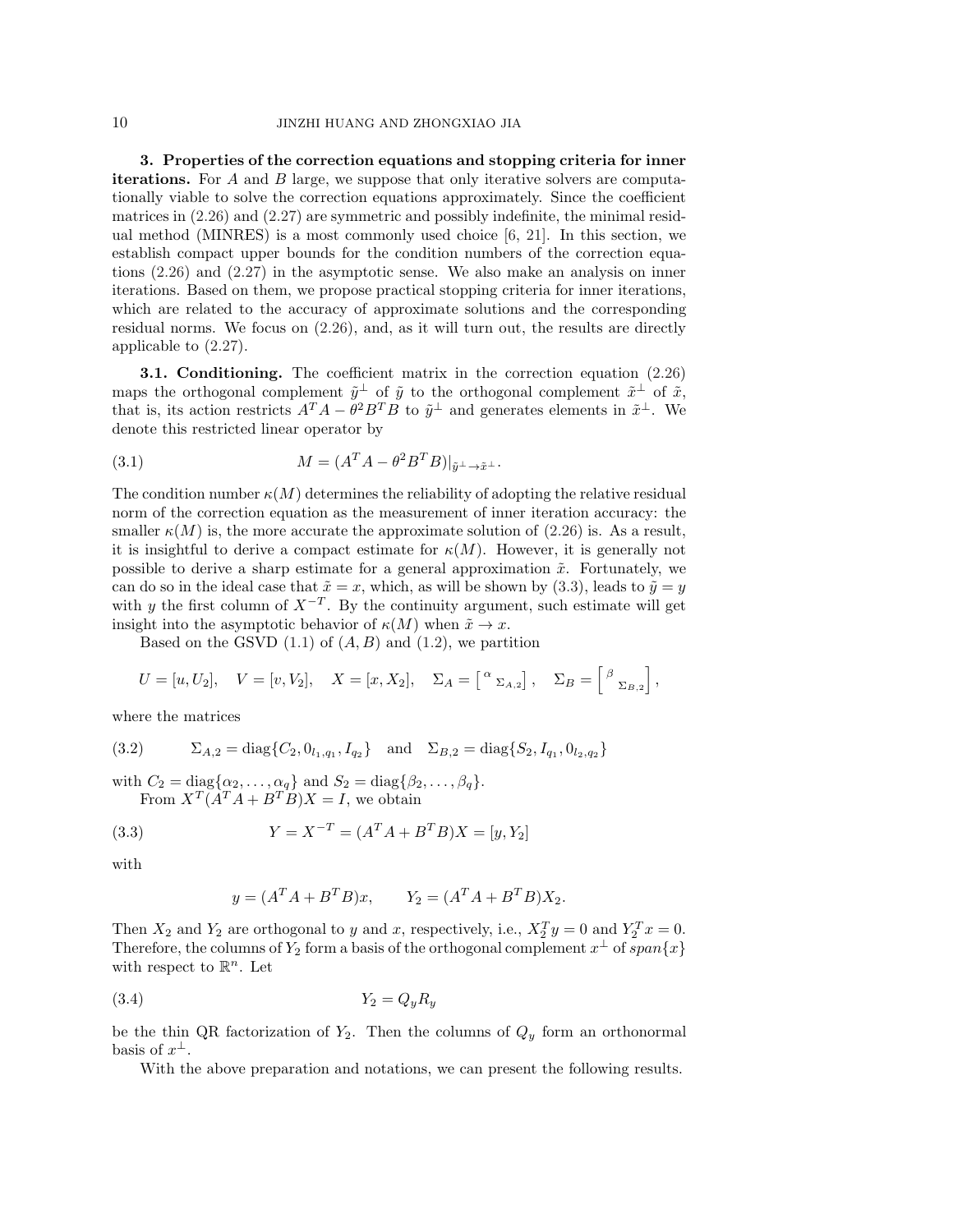**Theorem 3.1.** *Set*  $\tilde{x} = x$  *and*  $\tilde{y} = y$  *in* [\(3.1\)](#page-9-2)*, and assume that*  $\sigma$  *is a simple nontrivial generalized singular value of* (A, B)*. Then*

<span id="page-10-4"></span><span id="page-10-0"></span>(3.5) 
$$
M' = X_2^T (A^T A - \sigma^2 B^T B) X_2 = \Sigma_{A,2}^T \Sigma_{A,2} - \sigma^2 \Sigma_{B,2}^T \Sigma_{B,2}
$$

*is nonsingular. Furthermore, it holds that*

$$
(3.6) \quad \kappa(M) = \kappa(R_y M' R_y^T) \le \kappa^2 \left( \left[ \begin{array}{c} A \\ B \end{array} \right] \right) \max \left\{ \frac{\max\{1, \sigma^2\} (1 + \sigma_*^2)}{|\sigma_*^2 - \sigma^2|}, \frac{\max\{1, \sigma^2\}}{\min\{1, \sigma^2\}} \right\},
$$

*where*  $\sigma_*$  *is the minimizer of*  $\min_{i=2,3,\dots,q} |\alpha_i^2 - \beta_i^2 \sigma^2| = \min_{i=2,3,\dots,q} \frac{|\sigma_i^2 - \sigma^2|}{1 + \sigma_i^2}$ .

*Proof.* For  $\tilde{x} = x$  and  $\tilde{y} = y$ , we have  $\theta = \sigma$  in [\(3.1\)](#page-9-2). With  $Y = X^{-T}$  in [\(3.3\)](#page-9-1), we have  $Y X^T = X Y^T = I$ . Therefore, from [\(3.4\)](#page-9-3) and [\(3.5\)](#page-10-0) it follows that the coefficient matrix in  $(2.26)$  is

$$
(I - \tilde{y}\tilde{x}^{T})(A^{T}A - \sigma^{2}B^{T}B)(I - \tilde{x}\tilde{y}^{T}) = (YX^{T} - \tilde{y}\tilde{x}^{T})(A^{T}A - \sigma^{2}B^{T}B)(XY^{T} - \tilde{x}\tilde{y}^{T})
$$
  
=  $Y_{2}X_{2}^{T}(A^{T}A - \sigma^{2}B^{T}B)X_{2}Y_{2}^{T}$   
(3.7)  
=  $Q_{y}R_{y}M'R_{y}^{T}Q_{y}^{T}$ .

<span id="page-10-1"></span>By the GSVD  $(1.1)$  of  $(A, B)$  and  $(3.2)$ , it is straightforward to obtain

<span id="page-10-2"></span>(3.8)  
\n
$$
M' = X_2^T A^T A X_2 - \sigma^2 X_2^T B^T B X_2
$$
\n
$$
= \Sigma_{A,2}^T \Sigma_{A,2} - \sigma^2 \Sigma_{B,2}^T \Sigma_{B,2}
$$
\n
$$
= \text{diag}\{C_2^2 - \sigma^2 S_2^2, -\sigma^2 I_{q_1}, I_{q_2}\}.
$$

As a result, by the assumption,  $M'$  is nonsingular. Since  $Q_y$  is column orthonormal, it follows from  $(3.1)$  and  $(3.7)$  that M is nonsingular and

(3.9) 
$$
\kappa(M) = \kappa(R_y M' R_y^T) \leq \kappa^2(R_y) \kappa(M').
$$

Notice that  $Y_2$  consists of the second to the last columns of Y. Then from  $(3.4)$ and  $Y = X^{-T}$  we obtain

<span id="page-10-6"></span><span id="page-10-5"></span>
$$
||R_y|| = ||Y_2|| \le ||Y|| = ||X^{-1}||, \qquad ||R_y^{-1}|| = ||Y_2^{\dagger}|| \le ||Y^{-1}|| = ||X||,
$$

which means that  $\kappa(R_y) \leq \kappa(X)$ . Therefore, it follows from [\(2.4\)](#page-4-2) that

(3.10) 
$$
\kappa(R_y) \leq \kappa\left(\begin{bmatrix} A \\ B \end{bmatrix}\right).
$$

From [\(2.14\)](#page-5-2), the diagonal elements  $\alpha_i^2 - \beta_i^2 \sigma^2 = h(\sigma, \sigma_i)$  of  $M', i = 2, \ldots, q$  with  $h(\sigma, \sigma_i)$  defined by [\(2.13\)](#page-5-3). By definition, it is straightforward that

(3.11) 
$$
|h(\sigma, \sigma_i)| \leq \max\left\{\frac{\sigma_i^2}{1 + \sigma_i^2}, \frac{\sigma^2}{1 + \sigma_i^2}\right\} \leq \max\{1, \sigma^2\}.
$$

Applying it and [\(2.14\)](#page-5-2) to [\(3.8\)](#page-10-2) yields

(3.12) 
$$
\sigma_{\max}(M') = \max_{i=2,\dots,q} \{1, \sigma^2, |\alpha_i^2 - \beta_i^2 \sigma^2|\} = \max\{1, \sigma^2\}.
$$

Observe that

<span id="page-10-3"></span>
$$
\sigma_{\min}(M') = \min\{1, \sigma^2, \min_{i=2,\dots,q} |\alpha_i^2 - \beta_i^2 \sigma^2|\},
$$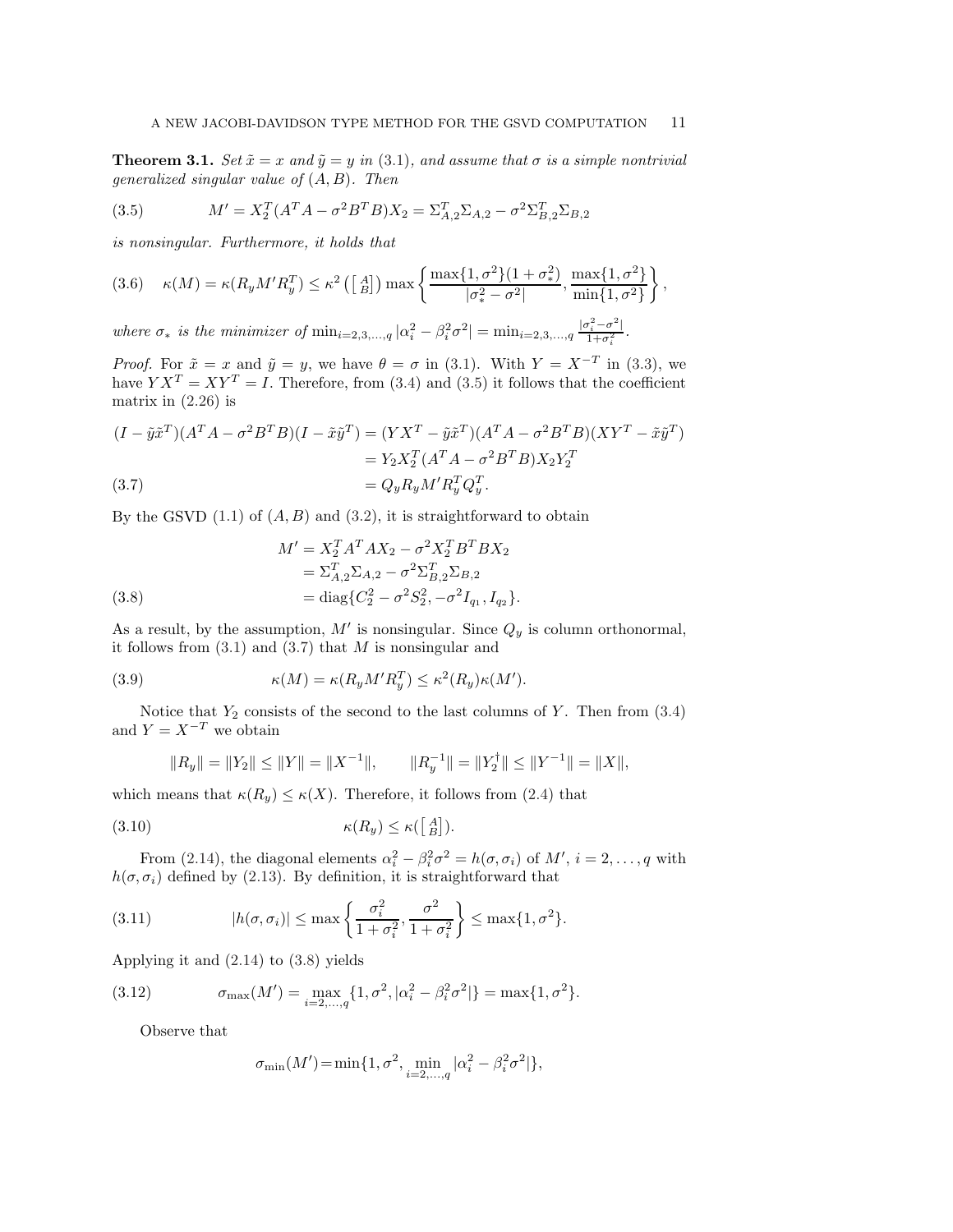from which we consider the following two cases. Case (i): If

$$
\sigma_{\min}(M') = \min_{i=2,\dots,q} |\alpha_i^2 - \beta_i^2 \sigma^2| = |\alpha_*^2 - \beta_*^2 \sigma^2| = \frac{|\sigma_*^2 - \sigma^2|}{1 + \sigma_*^2},
$$

i.e.,  $\sigma$  is comparatively clustered with  $\sigma_*$ , then together with [\(3.12\)](#page-10-3) we obtain

(3.13) 
$$
\kappa(M') = \frac{\max\{1, \sigma^2\}(1 + \sigma_*^2)}{|\sigma_*^2 - \sigma^2|}.
$$

Case (ii): If

$$
\sigma_{\min}(M') = \min\{1, \sigma^2\},\
$$

i.e.,  $\sigma$  is comparatively well separated from  $\sigma_*$ , then it follows from [\(3.12\)](#page-10-3) that

$$
\kappa(M') = \frac{\max\{1, \sigma^2\}}{\min\{1, \sigma^2\}}.
$$

Relation [\(3.6\)](#page-10-4) follows from applying this relation, [\(3.13\)](#page-11-0) and [\(3.10\)](#page-10-5) to [\(3.9\)](#page-10-6).

This theorem indicates that  $\kappa(M)$  is bounded by  $\kappa^2(\begin{bmatrix} A \\ B \end{bmatrix})$  multiplying the first one in the maximum term of [\(3.6\)](#page-10-4) if  $\sigma$  is comparatively clustered with some other  $\sigma_i$ and by  $\kappa^2\begin{pmatrix} A \\ B \end{pmatrix}$  multiplying the second one if  $\sigma$  is comparatively well separated from all the other  $\sigma_i$ ,  $i = 2, 3, \ldots, q$ .

In an analogous manner, for the correction equation [\(2.27\)](#page-8-3), define  $M_{\tau}$  by replacing θ with τ in [\(3.1\)](#page-9-2). Then for  $\tilde{x} = x$  and  $\tilde{y} = y$ , we have

(3.14) 
$$
\kappa(M_{\tau}) \leq \kappa^2 \left( \begin{bmatrix} A \\ B \end{bmatrix} \right) \max \left\{ \frac{\max\{1, \tau^2\} (1 + \sigma_{*,\tau}^2)}{|\sigma_{*,\tau}^2 - \tau^2|}, \frac{\max\{1, \tau^2\}}{\min\{1, \tau^2\}} \right\},
$$

where  $\sigma_{*,\tau}$  is the minimizer of  $\min_{i=2,3,\dots,q} \frac{|\sigma_i^2 - \tau^2|}{1 + \sigma_i^2}$ .

We remark that, by the continuity argument, bounds [\(3.6\)](#page-10-4) and [\(3.14\)](#page-11-1) asymptotically hold as  $\tilde{x}$  converges to x and thus  $\theta \to \sigma$ . Therefore, [\(3.6\)](#page-10-4) and [\(3.14\)](#page-11-1) give good estimates for  $\kappa(M)$  and  $\kappa(M_{\tau})$ , respectively, once  $\tilde{x}$  is a reasonably good approximation to x.

<span id="page-11-4"></span>3.2. Subspace expansion accuracy. In this subsection, we make an analysis on the inner iterations and establish some robust accuracy requirements on them.

Assume that  $\theta$  is not a generalized singular value of  $(A, B)$ . Then the matrix  $A^T A - \theta^2 B^T B$  is nonsingular. Denote the matrices

(3.15) 
$$
L = (A^T A - \theta^2 B^T B)^{-1} \text{ and } K = L(A^T A + B^T B).
$$

The eigenpairs  $(\sigma^2, x)$ ,  $(0, x)$  and  $(+\infty, x)$  of  $(A^T A, B^T B)$  are transformed into the eigenpairs  $\left(\frac{\sigma^2+1}{\sigma^2-\theta^2}\right)$  $\frac{\sigma^2+1}{\sigma^2-\theta^2}$ , x),  $\left(-\frac{1}{\theta^2}$ , x) and  $(1, x)$  of K, respectively.

By [\(2.19\)](#page-6-3) and  $(I - \tilde{x}\tilde{y}^T)t = t$ , equation [\(2.26\)](#page-8-2) can be rearranged as

<span id="page-11-3"></span><span id="page-11-2"></span>
$$
(I - \tilde{y}\tilde{x}^T)L^{-1}(\theta t) = -L^{-1}\tilde{x},
$$

whose solution is

$$
\theta t = -\tilde{x} + \nu L \tilde{y}
$$

<span id="page-11-1"></span><span id="page-11-0"></span> $\Box$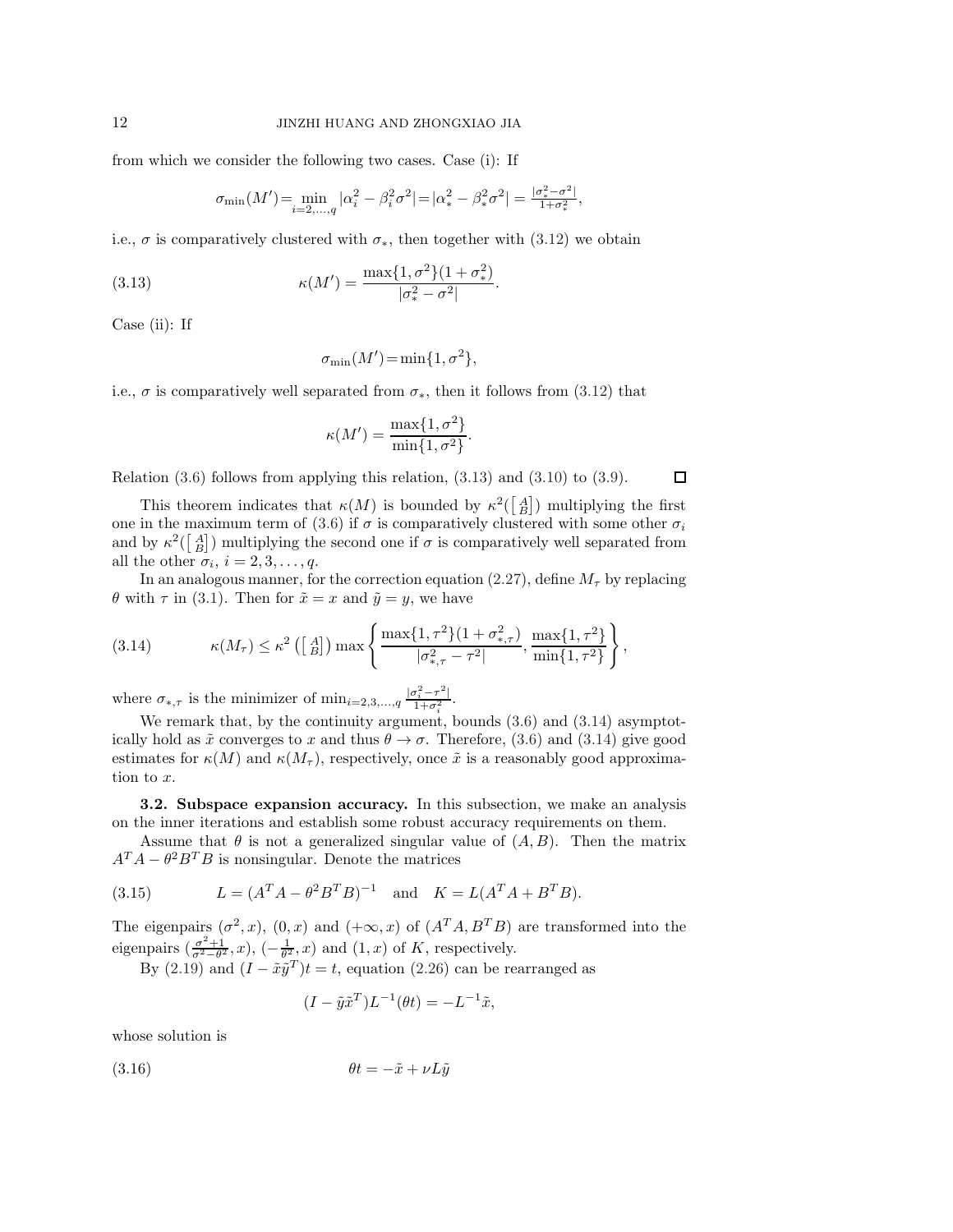<span id="page-12-2"></span>with  $\nu = \tilde{x}^T L^{-1}(\theta t)$ . Premultiplying both hand sides of [\(3.16\)](#page-11-2) by  $\tilde{y}^T$  and making use of  $t \perp \tilde{y}$  and  $\tilde{y}^T \tilde{x} = 1$ , we obtain

$$
\nu = \frac{1}{\tilde{y}^T L \tilde{y}}.
$$

Let  $\tilde{t}$  be an approximate solution of [\(2.26\)](#page-8-2) with the relative error  $\varepsilon = \frac{\|\tilde{t}-t\|}{\|t\|}$  $\frac{t-t\|}{\|t\|}$ . Then  $\tilde{t}$  can be written as

<span id="page-12-0"></span>
$$
(3.18)\qquad \qquad \tilde{t} = t + \varepsilon \|t\|s,
$$

where s is the error direction vector with  $||s|| = 1$ , and  $x_+ = \frac{(I - \tilde{X}\tilde{X}^T)t}{\|(I - \tilde{X}\tilde{X}^T)t\|}$  $\frac{(I-\overline{X}X)^t}{\|(I-\widetilde{X}\widetilde{X}^T)t\|}$  and  $\widetilde{x}_+$  =  $(I-\widetilde{X}\widetilde{X}^T)\widetilde{t}$  $\frac{(1-\lambda)\lambda}{\|(1-\tilde{X}\tilde{X}^T)\tilde{t}\|}$  are the exact and inexact expansion vectors, respectively. The relative error between  $x_+$  and  $\widetilde{x}_+$  can be defined as

(3.19) 
$$
\tilde{\varepsilon} = \frac{\| (I - \tilde{X}\tilde{X}^T)\tilde{t} - (I - \tilde{X}\tilde{X}^T)t \|}{\| (I - \tilde{X}\tilde{X}^T)t \|}
$$

As has been shown in [\[12,](#page-24-21) [13,](#page-24-22) [14\]](#page-24-23), in order to make the subspaces expanded by  $x_+$  and  $\tilde{x}_+$  have the same quality for x, it generally suffices to take a fairly small

<span id="page-12-6"></span><span id="page-12-1"></span>.

(3.20) 
$$
\tilde{\varepsilon} \in [10^{-4}, 10^{-3}],
$$

which will be utilized when designing robust stopping criteria for inner iterations that approximately solve the correction equation [\(2.26\)](#page-8-2).

<span id="page-12-5"></span>The following result establishes an intimate relationship between  $\varepsilon$  and  $\tilde{\varepsilon}$ . **Theorem 3.2.** Let  $\tilde{t}$  be an approximation to the exact solution t of  $(2.26)$  with the *relative error*  $\varepsilon$  *satisfying* [\(3.18\)](#page-12-0)*, and*  $\tilde{\varepsilon}$  *be defined by* [\(3.19\)](#page-12-1)*. Let the matrices* L *and* K *be defined by* [\(3.15\)](#page-11-3), and  $K' = X_{\perp}^T K X_{\perp}$  *with*  $X_{\perp}$  *such that*  $\left[\frac{x}{\|x\|}, X_{\perp}\right]$  *is orthogonal. Assume that*

(3.21) 
$$
\text{sep}(\rho, K') = ||(K' - \rho I)^{-1}||^{-1} > 0 \quad \text{with} \quad \rho = \tilde{y}^T L \tilde{y} = \frac{1}{\nu}.
$$

<span id="page-12-3"></span>*Then*

$$
\varepsilon \le \frac{2\|K\|}{\operatorname{sep}(\rho, K')\|s_\perp\|} \tilde{\varepsilon},
$$

*where*  $s_{\perp} = (I - \tilde{X}\tilde{X}^T)s$  *with* s *defined by* [\(3.18\)](#page-12-0).

*Proof.* Premultiplying both hand sides of [\(3.18\)](#page-12-0) by  $(I - \tilde{X} \tilde{X}^T)$  and taking norms gives

$$
\varepsilon = \frac{\|(I - \widetilde{X} \widetilde{X}^T)\widetilde{t} - (I - \widetilde{X} \widetilde{X}^T)t\|}{\|t\| \|(I - \widetilde{X} \widetilde{X}^T)s\|} = \frac{\|(I - \widetilde{X} \widetilde{X}^T)t\|}{\|t\| \|s_{\perp}\|} \widetilde{\varepsilon}.
$$

By [\(3.16\)](#page-11-2), substituting t with  $\frac{1}{\ell}(-\tilde{x}+\nu L\tilde{y})$  into the above relation and making use of  $\tilde{x} \in \mathcal{X}$  and  $\tilde{y} = (A^T A + B^T B)\tilde{x}$ , we obtain

<span id="page-12-4"></span>
$$
\varepsilon = \frac{\|(I - \tilde{X}\tilde{X}^T)(-\tilde{x} + \nu L\tilde{y})\|}{\| - \tilde{x} + \nu L\tilde{y}\| \|s_{\perp}\|} \tilde{\varepsilon} = \frac{\|(I - \tilde{X}\tilde{X}^T)(\nu L\tilde{y})\|}{\|\nu L\tilde{y} - \tilde{x}\| \|s_{\perp}\|} \tilde{\varepsilon}
$$

$$
= \frac{\|(I - \tilde{X}\tilde{X}^T)(\nu L(A^T A + B^T B)\tilde{x})\|}{\|\nu L(A^T A + B^T B)\tilde{x} - \tilde{x}\| \|s_{\perp}\|} \tilde{\varepsilon}
$$
(3.23)
$$
= \frac{\|(I - \tilde{X}\tilde{X}^T)K\tilde{x}\|}{\|K\tilde{x} - \rho \tilde{x}\| \|s_{\perp}\|} \tilde{\varepsilon},
$$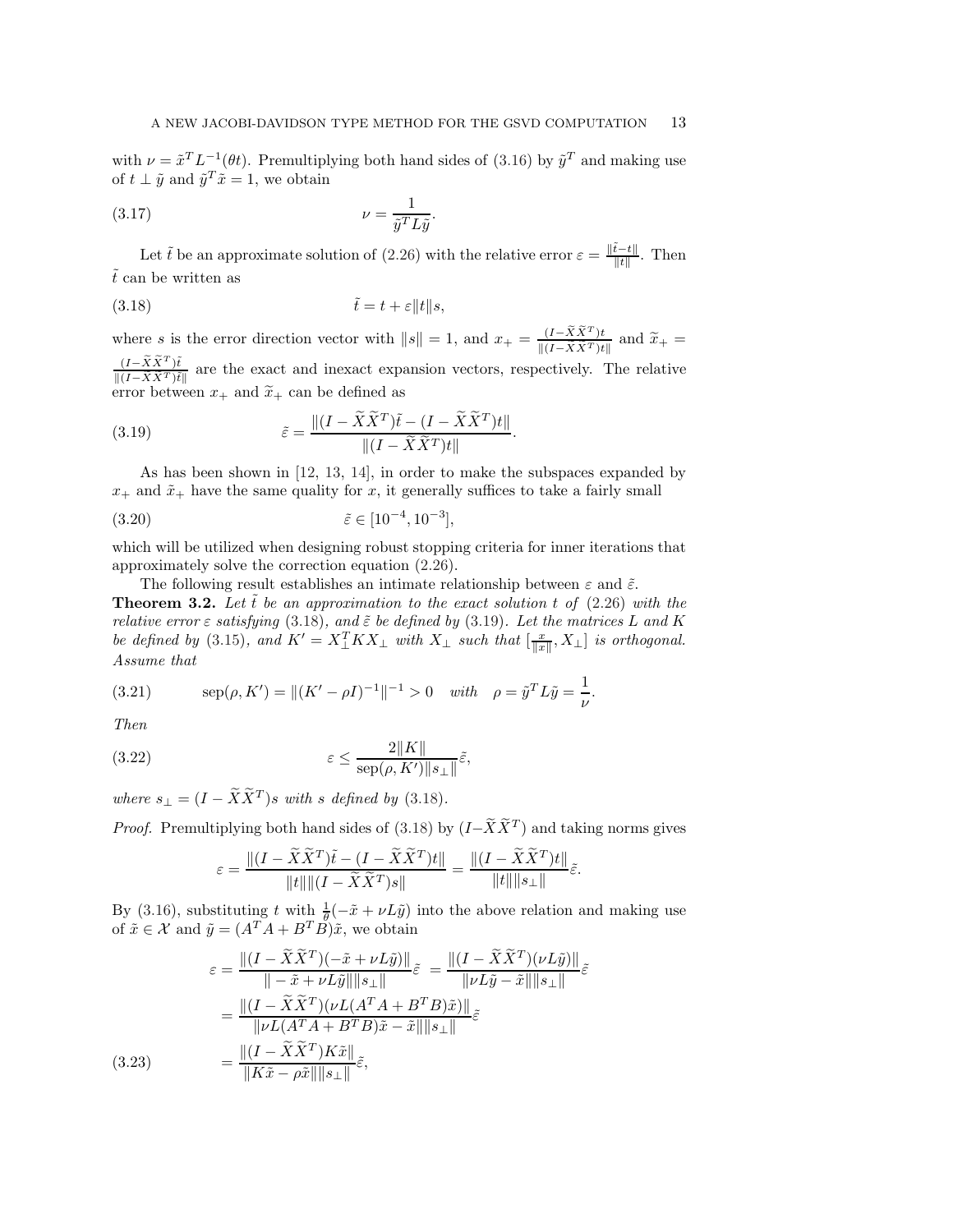where, by definition [\(3.17\)](#page-12-2),  $\rho = \frac{1}{\nu_{\pi}} = \tilde{y}^T L \tilde{y}$ .

<span id="page-13-4"></span>Since  $\tilde{x} \to x$  and  $\tilde{y} \to y = (\tilde{A}^T A + B^T B)x$ , from [\(3.15\)](#page-11-3) and  $x^T y = 1$  we have

(3.24) 
$$
\rho \to y^T L(A^T A + B^T B) x = y^T K x = \frac{\sigma^2 + 1}{\sigma^2 - \theta^2} y^T x = \frac{\sigma^2 + 1}{\sigma^2 - \theta^2}.
$$

Therefore, the pair  $(\rho, \tilde{x})$  is an approximation to the simple eigenpair  $\left(\frac{\sigma^2+1}{\sigma^2-\theta^2}\right)$  $\frac{\sigma^2+1}{\sigma^2-\theta^2}$ , x) of K. Set  $x_s = x/||x||$  and notice by assumption that  $[x_s, X_\perp]$  is orthogonal. Then we have a Schur like decomposition:

<span id="page-13-3"></span>(3.25) 
$$
\begin{bmatrix} x_s^T \\ X_\perp^T \end{bmatrix} K \begin{bmatrix} x_s & X_\perp \end{bmatrix} = \begin{bmatrix} \frac{\sigma^2 + 1}{\sigma^2 - \theta^2} & x_s^T K X_\perp \\ \mathbf{0} & K' \end{bmatrix}
$$

with  $K' = X_{\perp}^T K X_{\perp}$ . Then it is known from Theorem 6.1 of [\[15\]](#page-24-24) that

(3.26) 
$$
||K\tilde{x}_s - \rho \tilde{x}_s|| \ge \sin \psi \cdot \text{sep}(\rho, K'),
$$

where  $\text{sep}(\rho, K') = ||(K' - \rho I)^{-1}||^{-1}$  and  $\psi = \angle(\tilde{x}, x)$  is the acute angle of  $\tilde{x}$  and x. Let us decompose  $\tilde{x}_s$  and  $x_s$  into the orthogonal direct sums:

<span id="page-13-0"></span>
$$
\tilde{x}_s = x_s \cos \psi + w_1 \sin \psi
$$
 and  $x_s = \tilde{x}_s \cos \psi + w_2 \sin \psi$ ,

where  $w_1 \perp x_s$  and  $w_2 \perp \tilde{x}_s$  with  $||w_1|| = ||w_2|| = 1$ . Exploiting these two decompositions and  $(I - \tilde{X}\tilde{X}^T)\tilde{x}_s = 0$  yields

$$
(I - \widetilde{X}\widetilde{X}^T)K\widetilde{x}_s = (I - \widetilde{X}\widetilde{X}^T)K(x_s\cos\psi + w_1\sin\psi)
$$
  
\n
$$
= (I - \widetilde{X}\widetilde{X}^T)\left(\frac{\sigma^2 + 1}{\sigma^2 - \theta^2}x_s\cos\psi + Kw_1\sin\psi\right)
$$
  
\n
$$
= (I - \widetilde{X}\widetilde{X}^T)\left(\frac{\sigma^2 + 1}{\sigma^2 - \theta^2}(\widetilde{x}_s\cos\psi + w_2\sin\psi)\cos\psi + Kw_1\sin\psi\right)
$$
  
\n
$$
= (I - \widetilde{X}\widetilde{X}^T)\left(\frac{\sigma^2 + 1}{\sigma^2 - \theta^2}w_2\cos\psi + Kw_1\right)\sin\psi.
$$

Since  $\frac{\sigma^2+1}{\sigma^2-\theta^2}$  $\frac{\sigma^2+1}{\sigma^2-\theta^2}$  is an eigenvalue of K, we have  $\frac{\sigma^2+1}{|\sigma^2-\theta^2|}$  $\frac{\sigma^2+1}{|\sigma^2-\theta^2|} \leq ||K||$ . Taking norms on both hand sides in the above relation, we obtain

<span id="page-13-1"></span>
$$
||(I - \widetilde{X}\widetilde{X}^T)K\widetilde{x}_s|| \le ||I - \widetilde{X}\widetilde{X}^T|| ||K|| (||w_2|| \cos \psi + ||w_1||) \sin \psi
$$
  
\n
$$
\le 2||I - \widetilde{X}\widetilde{X}^T|| ||K|| \sin \psi
$$
  
\n
$$
\le 2||K|| \sin \psi.
$$

Relation  $(3.22)$  then follows by applying  $(3.26)$  and  $(3.27)$  to  $(3.23)$ .

Theorem [3.2](#page-12-5) reveals an intrinsic connection between the solution accuracy  $\varepsilon$  of the correction equation [\(2.26\)](#page-8-2) and the accuracy requirement  $\tilde{\varepsilon}$  of the expansion vector  $\tilde{x}_+$ . For the solution accuracy  $\varepsilon$  of the correction equation [\(2.27\)](#page-8-3) and the accuracy requirement  $\tilde{\varepsilon}$  for the relevant expansion vector, analogously we can prove

(3.28) 
$$
\varepsilon \leq \frac{2\|K_{\tau}\|}{\operatorname{sep}(\rho_{\tau}, K'_{\tau})\|s_{\perp}\|} \tilde{\varepsilon} \quad \text{with} \quad \rho_{\tau} = \tilde{y}^{T} L_{\tau} \tilde{y},
$$

where

$$
(3.29) \tL_{\tau} = (A^T A - \tau^2 B^T B)^{-1}, \tK_{\tau} = L_{\tau} (A^T A + B^T B), \tK'_{\tau} = X_{\perp}^T K_{\tau} X_{\perp}.
$$

Relation [\(3.22\)](#page-12-3) (resp. [\(3.28\)](#page-13-2)) indicates that once  $\tilde{\varepsilon}$  is given, we are able to determine the *least* or *lowest* accuracy requirement  $\varepsilon$  for the correction equation [\(2.26\)](#page-8-2) (resp. [\(2.27\)](#page-8-3)) from [\(3.22\)](#page-12-3) (resp. [\(3.28\)](#page-13-2)).

<span id="page-13-2"></span> $\Box$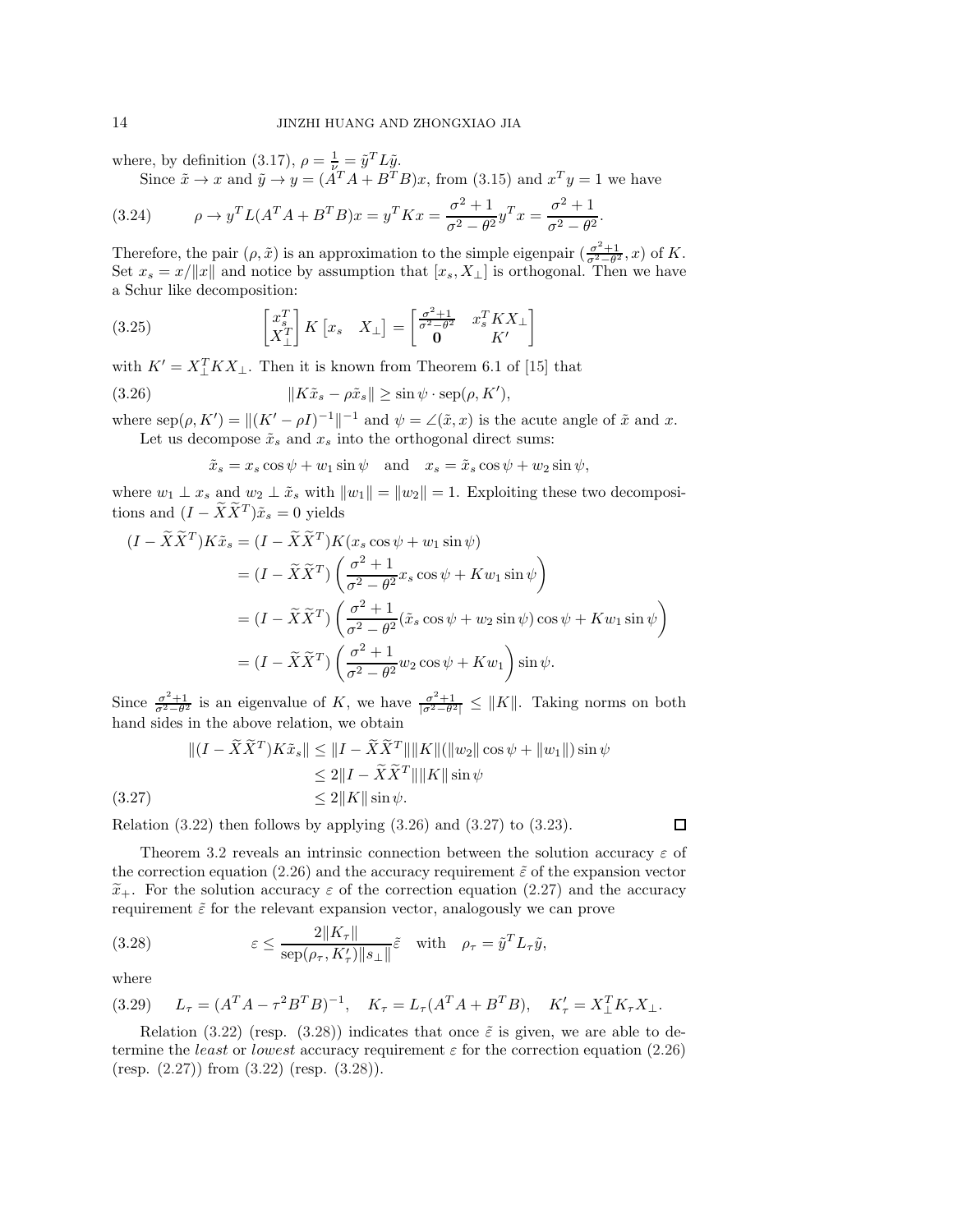<span id="page-14-1"></span>**3.3. Stopping criteria for inner iterations.** Based on  $(3.22)$  and  $(3.28)$ , it is now possible to practically estimate  $\varepsilon$  from a given  $\tilde{\varepsilon}$ . Our goal is to derive the least accuracy requirement for the approximate solution of the relevant correction equation, so that the inexact CPF-JDGSVD method can mimic the exact CPF-JDGSVD method where the correction equations are solved exactly, in the sense that they use almost the same outer iterations to achieve the prescribed convergence tolerance. We next show how to design practical stopping criteria for inner iterations for solving  $(2.26)$  and  $(2.27)$ , respectively.

From [\(3.22\)](#page-12-3) and [\(3.28\)](#page-13-2), since  $||s_\perp||$  is uncomputable in practice, we simply replace it by its upper bound one, which makes  $\varepsilon$  as small as possible, so that the inexact CPF-JDGSVD method is more reliable to mimic its exact counterpart.

From [\(3.15\)](#page-11-3) and the GSVD [\(1.1\)](#page-0-0) of  $(A, B)$ , the eigenvalues of K other than  $\frac{\sigma^2+1}{\sigma^2-\theta^2}$  $\sigma^2-\theta^2$ are  $q_1$ -multiple  $-\frac{1}{\theta^2}$ ,  $q_2$ -multiple 1 and  $\frac{\sigma_i^2+1}{\sigma_i^2-\theta^2}$ ,  $i=2,\ldots,q$ , which, by [\(3.25\)](#page-13-3), are also the eigenvalues of K'. Since  $\theta$  is supposed to approximate  $\sigma$ , the eigenvalue  $\frac{\sigma^2+1}{\sigma^2-\theta^2}$  $\sigma^2-\theta^2$ is the largest one in magnitude of K. Therefore, it is reasonable to use  $\frac{\sigma^2+1}{\sigma^2-\theta^2}$  $\frac{\sigma^2+1}{|\sigma^2-\theta^2|}$  to estimate  $||K||$ . By [\(3.24\)](#page-13-4), we can use sep( $\frac{\sigma^2+1}{\sigma^2-\theta^2}$  $\frac{\sigma^2+1}{\sigma^2-\theta^2}, K'$  to estimate sep $(\rho, K')$ :

$$
\text{sep}(\rho, K') \approx \min\left\{ \left| \frac{\sigma^2 + 1}{\sigma^2 - \theta^2} + \frac{1}{\theta^2} \right|, \left| \frac{\sigma^2 + 1}{\sigma^2 - \theta^2} - 1 \right|, \min_{i=2,\dots,q} \left| \frac{\sigma^2 + 1}{\sigma^2 - \theta^2} - \frac{\sigma_i^2 + 1}{\sigma_i^2 - \theta^2} \right| \right\}
$$

$$
\approx \frac{\sigma^2 + 1}{|\sigma^2 - \theta^2|},
$$

where we have used  $\theta \approx \sigma$ . Applying these estimates for  $||K||$  and sep( $\rho$ , K') to [\(3.22\)](#page-12-3), we should terminate inner iterations of solving the correction equation [\(2.26\)](#page-8-2) once

$$
\varepsilon \le 2\tilde{\varepsilon}
$$

for a given  $\tilde{\varepsilon} \in [10^{-4}, 10^{-3}]$ ; see [\(3.20\)](#page-12-6).

If  $\theta$  is replaced by the fixed target  $\tau$ , the eigenvalues of  $K_{\tau}$  other than  $\frac{\sigma^2+1}{\sigma^2-\tau^2}$  $\frac{\sigma^2+1}{\sigma^2-\tau^2}$  are q<sub>1</sub>-multiple  $-\frac{1}{\tau^2}$ , q<sub>2</sub>-multiple 1 and  $\frac{\sigma_i^2+1}{\sigma_i^2-\tau^2}$ ,  $i=2,\ldots,q$ , which are also the eigenvalues of  $K'_{\tau}$ . The absolute value of the largest eigenvalue in magnitude of  $K_{\tau}$  is

<span id="page-14-0"></span>
$$
\max_{i=1,...,q}\left\{\frac{1}{\tau^2},1,\frac{\sigma_i^2+1}{|\sigma_i^2-\tau^2|}\right\}
$$

,

and we use it as an estimate for  $||K_{\tau}||$ . For [\(3.28\)](#page-13-2), since the parameter  $\rho_{\tau} = \tilde{y}^{T} L_{\tau} \tilde{y} \approx \frac{\sigma^2 + 1}{\sigma^2 + 1} \approx \frac{\theta^2 + 1}{\sigma^2 + 1}$  we use sen $(\frac{\theta^2 + 1}{\sigma^2 + 1} K')$  to estimate sen(a  $K')$ ) Let  $\theta_{\tau} = 1, 2,$  $\frac{\sigma^2+1}{\sigma^2-\tau^2} \approx \frac{\theta^2+1}{\theta^2-\tau^2}$ , we use sep $\left(\frac{\theta^2+1}{\theta^2-\tau^2}, K'_\tau\right)$  to estimate sep $(\rho, K'_\tau)$ . Let  $\theta_i$ ,  $i=1,2,\ldots,k$ be the generalized singular values of  $(G, H)$  and suppose that  $\theta = \theta_1$  is used to approximate the desired  $\sigma$ . Since the eigenvalues of  $K_{\tau}$  and  $K'_{\tau}$  are unknown in practice, based on the information available in computation, we estimate  $||K_{\tau}||$  and  $\operatorname{sep}(\frac{\theta^2+1}{\theta^2-\tau^2},K_{\tau}')$  as follows:

(3.31) 
$$
||K_{\tau}|| \approx \max_{i=1,...,k} \left\{ \frac{1}{\tau^2}, 1, \frac{\theta_i^2 + 1}{|\theta_i^2 - \tau^2|} \right\}
$$

and

$$
\exp\left(\frac{\theta^2+1}{\theta^2-\tau^2}, K_{\tau}'\right) \approx \min\left\{ \left| \frac{\theta^2+1}{\theta^2-\tau^2} + \frac{1}{\tau^2} \right|, \left| \frac{\theta^2+1}{\theta^2-\tau^2} - 1 \right|, \min_{i=2,\dots,k} \left| \frac{\theta^2+1}{\theta^2-\tau^2} - \frac{\theta_i^2+1}{\theta_i^2-\tau^2} \right| \right\}.
$$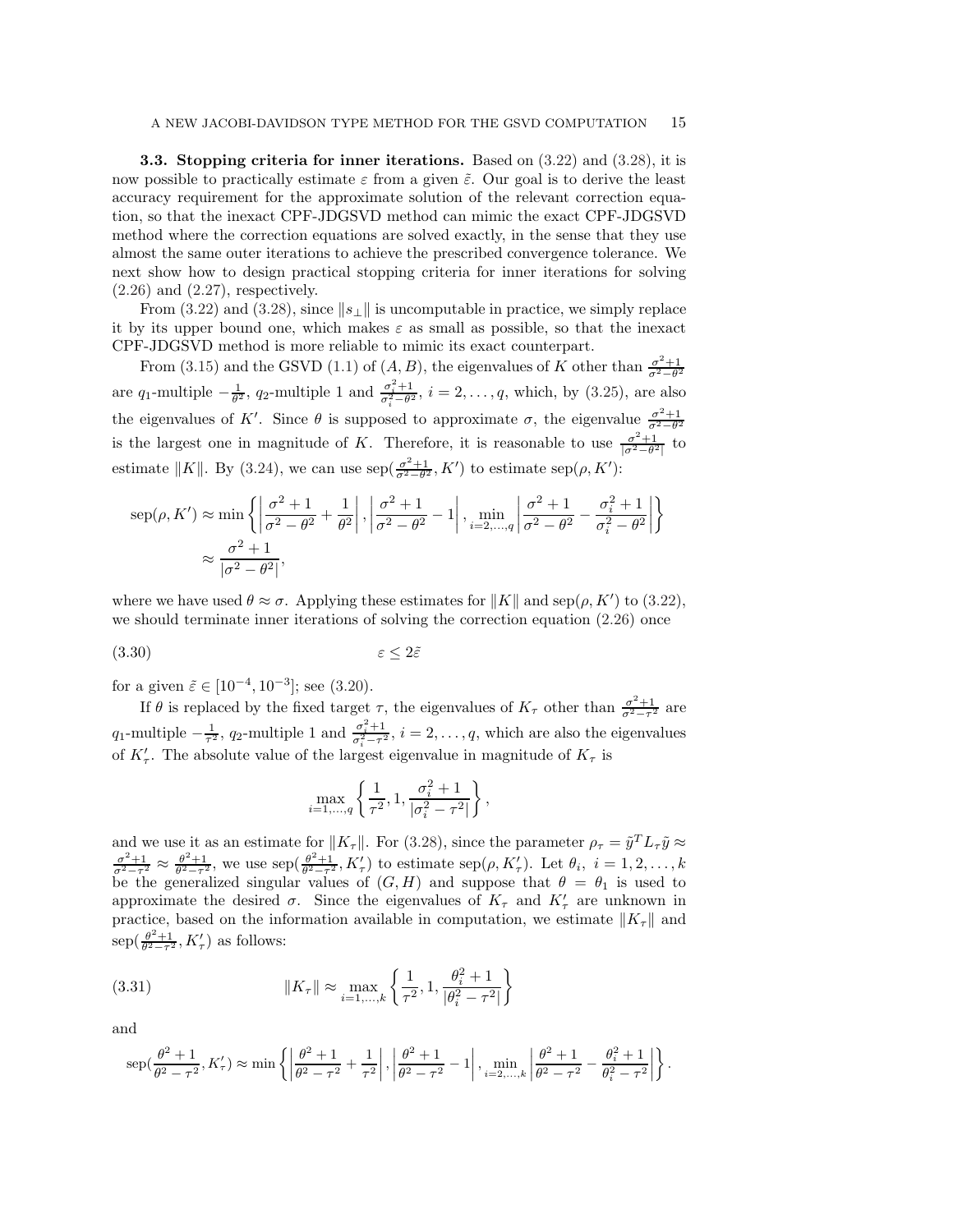Define  $c_{\tau}$  to be the ratio of the right-hand sides of [\(3.31\)](#page-14-0) and the above relation. Then we terminate inner iterations on the correction equation [\(2.27\)](#page-8-3) provided that  $\varepsilon \leq 2c_{\tau} \tilde{\varepsilon}$ . In practice, as a safeguard, we propose to take

$$
(3.32) \t\t\t\t \varepsilon \le \min\{2c_\tau \tilde{\varepsilon}, 0.01\}.
$$

However,  $\varepsilon = \frac{\|\tilde{t}-t\|}{\|t\|}$  $\frac{t-t_{\parallel}}{\Vert t \Vert}$  is an a-priori error and uncomputable in practice, which makes us impossible to determine whether or not  $\varepsilon$  becomes smaller than  $2\tilde{\varepsilon}$  or  $\min\{2c_{\tau}\tilde{\varepsilon},0.01\}$ . Nevertheless, denote by

<span id="page-15-2"></span><span id="page-15-1"></span>
$$
||r_{in}|| = \frac{1}{||r||} ||-r - (I - \tilde{y}\tilde{x}^{T})(A^{T}A - \theta^{2}B^{T}B)(I - \tilde{x}\tilde{y}^{T})\tilde{t}||
$$

the relative residual norm of approximate solution  $\tilde{t}$  of the correction equation [\(2.26\)](#page-8-2), and by  $||r_{in,\tau}||$  the relative residual norm of approximate solution t of the correction equation [\(2.27\)](#page-8-3). Then it is straightforward to justify that

(3.33) 
$$
\frac{\varepsilon}{\kappa(M)} \le ||r_{in}|| \le \kappa(M)\varepsilon \text{ and } \frac{\varepsilon}{\kappa(M_{\tau})} \le ||r_{in,\tau}|| \le \kappa(M_{\tau})\varepsilon,
$$

where M and  $M_{\tau}$  are the matrices  $A^T A - \theta^2 B^T B$  and  $A^T A - \tau^2 B^T B$  restricted to the subspace  $\tilde{y}^{\perp}$  and map  $\tilde{y}^{\perp}$  to  $\tilde{x}^{\perp}$ , whose asymptotic upper bounds for their condition numbers see  $(3.6)$  and  $(3.14)$ , respectively. Practically, the bounds in  $(3.33)$  motivate us to replace  $\varepsilon$  with the relevant inner relative residual norms and stop inner iterations of solving the correction equations [\(2.26\)](#page-8-2) and [\(2.27\)](#page-8-3) when

(3.34) 
$$
||r_{in}|| \leq 2\tilde{\varepsilon} \text{ and } ||r_{in,\tau}|| \leq \min\{2c_{\tau}\tilde{\varepsilon}, 0.01\},
$$

respectively, for a given  $\tilde{\varepsilon}$ . When  $\kappa(M)$  or  $\kappa(M_{\tau})$  is a fairly modest,  $\|r_{in}\|$  or  $\|r_{in,\tau}\|$ is a reliable replacement of  $\varepsilon$ , so that the practical criteria in [\(3.34\)](#page-15-2) are robust.

<span id="page-15-0"></span>4. A CPF-JDGSVD algorithm with restart and deflation. In this section, we discuss some extensions and algorithmic development of the basic CPF-JDGSVD algorithm described previously, which include restart and deflation and enable us to compute several GSVD components of  $(A, B)$ .

4.1. Restart. As the searching subspaces become large, the basis matrices  $\hat{U}$ , V and X become large. CPF-JDGSVD will be prohibitive due to the excessive computational complexity. A remedy is to restart the basic algorithm after a maximum subspace dimension  $k_{\text{max}}$  is reached. We will adopt a thick-restart technique [\[5,](#page-24-2) p.588] and 612] for its effectiveness and simplicity in implementations. A main ingredient is to retain minimal  $k_{\text{min}}$  dimensional left and right searching subspaces for restart, which are expected to contain some most important information available on the desired GSVD component at the current cycle.

<span id="page-15-4"></span><span id="page-15-3"></span>At the extraction phase, let the GSVD of  $(G, H)$  be partitioned as

$$
(4.1) \quad (\Sigma_G, \Sigma_H, E, F, D) = \left( \begin{bmatrix} \Sigma_{G,1} & \ & \Sigma_{G,2} \end{bmatrix}, \begin{bmatrix} \Sigma_{H,1} & \ & \Sigma_{H,2} \end{bmatrix}, \begin{bmatrix} E_1 & E_2 \end{bmatrix}, \begin{bmatrix} F_1 & F_2 \end{bmatrix}, \begin{bmatrix} D_1 & D_2 \end{bmatrix} \right),
$$

such that  $(\Sigma_{G,1}, \Sigma_{H,1}, E_1, F_1, D_1)$  is the partial GSVD associated with the  $k_{\min}$  generalized singular values closest to the target  $\tau$ , i.e.,

(4.2) 
$$
GD_1 = E_1 \Sigma_{G,1} \text{ and } HD_1 = F_1 \Sigma_{H,1}.
$$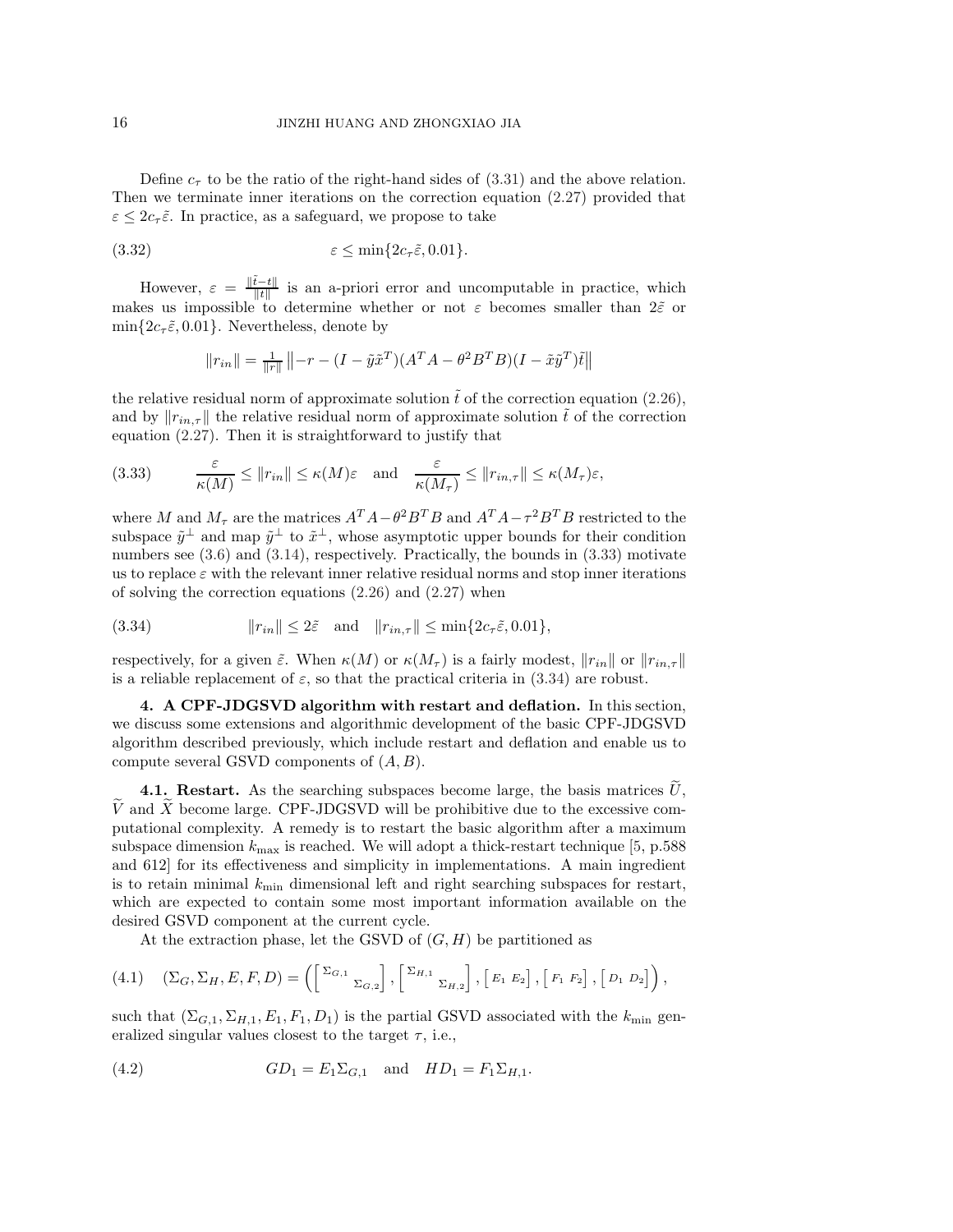Let the new starting right searching subspace, denoted by  $\mathcal{X}_{\text{new}}$ , be spanned by the columns of  $XD_1$ . Then the corresponding starting left searching subspaces, denoted by  $\mathcal{U}_{\text{new}}$  and  $\mathcal{V}_{\text{new}}$ , are spanned by the columns of  $AND_1$  and  $BXD_1$ , respectively. Let  $D_1 = Q_r R_r$  be the thin QR factorization of  $D_1$ . Then the columns of  $X_{\text{new}} = X Q_r$ form an orthonormal basis of  $\mathcal{X}_{\text{new}}$ . Combining this with [\(2.6\)](#page-4-1) and [\(4.2\)](#page-15-3), we obtain

<span id="page-16-0"></span>(4.3) 
$$
A\widetilde{X}_{\text{new}} = A\widetilde{X}Q_r = \widetilde{U}GD_1R_r^{-1} = \widetilde{U}E_1 \cdot \Sigma_{G,1}R_r^{-1},
$$

(4.4) 
$$
B\widetilde{X}_{\text{new}} = B\widetilde{X}Q_r = \widetilde{V}HD_1R_r^{-1} = \widetilde{V}F_1 \cdot \Sigma_{H,1}R_r^{-1},
$$

where the columns of  $UE_1$  and  $VF_1$  are orthonormal, and  $\Sigma_{G,1}R_r^{-1}$  and  $\Sigma_{H,1}R_r^{-1}$  are upper triangular. Therefore, the right-hand sides of [\(4.3\)](#page-16-0) and [\(4.4\)](#page-16-0) are the thin QR factorizations of  $AX_{\text{new}}$  and  $BX_{\text{new}}$ , respectively. Setting the new matrices  $U_{\text{new}} =$  $\widetilde{U}E_1, \ \widetilde{V}_{\text{new}} = \widetilde{V}F_1 \ \text{and} \ G_{\text{new}} = \Sigma_{G,1}R_r^{-1}, \ H_{\text{new}} = \Sigma_{H,1}R_r^{-1} \ \text{and rewriting} \ \widetilde{U}, \ \widetilde{V}, \ \widetilde{X}$ and G, H as  $\tilde{U}_{\text{new}}$ ,  $\tilde{V}_{\text{new}}$ ,  $\tilde{X}_{\text{new}}$  and  $G_{\text{new}}$ ,  $H_{\text{new}}$ , respectively, we continue to expand the subspaces in a regular way until they reach the dimension  $k_{\text{max}}$  or the algorithm converges. In such a way, we have developed a thick-restart CPF-JDGSVD algorithm.

**4.2. Deflation.** Suppose that we are required to compute the  $\ell$  GSVD components  $(\sigma_i, u_i, v_i, x_i)$  of  $(A, B)$  with  $\sigma_i$  closest to  $\tau, i = 1, \ldots, \ell$ . By introducing an appropriate deflation technique, we next develop a CPF-JDGSVD algorithm for such purpose, as will be detailed below.

The following theorem, which is straightforward to justify, forms the basis of our deflation technique.

<span id="page-16-2"></span>**Theorem 4.1.** For integer  $1 \leq j \leq \ell$ , let the partial GSVD of  $(A, B)$ 

$$
(C_j, S_j, U_j, V_j, X_j) = \left( \begin{bmatrix} \alpha_1 & & \\ & \ddots & \\ & & \alpha_j \end{bmatrix}, \begin{bmatrix} \beta_1 & & \\ & \ddots & \\ & & \beta_j \end{bmatrix}, \begin{bmatrix} u_1, & \dots, & u_j \end{bmatrix}, \begin{bmatrix} v_1, & \dots, & v_j \end{bmatrix}, \begin{bmatrix} x_1, & \dots, & x_j \end{bmatrix} \right)
$$

*be defined by* [\(1.1\)](#page-0-0) *and* [\(1.2\)](#page-1-0)*, and define*  $Y_j = (A^T A + B^T B) X_j = A^T U_j C_j + B^T V_j S_j$ *. Then*  $(\alpha_i, \beta_i, u_i, v_i, x_i)$ ,  $i = j + 1, \ldots, q$  *are the GSVD components of the matrix pair* 

(4.5) 
$$
(\mathbf{A}_j, \mathbf{B}_j) := (A(I - X_j Y_j^T), B(I - X_j Y_j^T))
$$

*restricted to the orthogonal complement of span* ${Y_i}$ .

<span id="page-16-1"></span>Assume that  $(\tilde{\alpha}_i, \tilde{\beta}_i, \tilde{u}_i, \tilde{v}_i, \tilde{x}_i), i = 1, 2, \ldots, j$  are converged approximations to the GSVD components  $(\alpha_i, \beta_i, u_i, v_i, x_i)$  of  $(A, B)$  that satisfy the stopping criterion

$$
(4.6) \qquad ||r_i|| = ||\tilde{\beta}_i A^T \tilde{u}_i - \tilde{\alpha}_i B^T \tilde{v}_i|| \leq (\tilde{\beta}_i ||A||_1 + \tilde{\alpha}_i ||B||_1) \cdot tol, \qquad i = 1, \ldots, j.
$$

Then

$$
(C_c, S_c, U_c, V_c, X_c) = \left( \begin{bmatrix} \tilde{\alpha}_1 & & \\ & \ddots & \\ & & \tilde{\alpha}_j \end{bmatrix}, \begin{bmatrix} \tilde{\beta}_1 & & \\ & \ddots & \\ & & \tilde{\beta}_j \end{bmatrix}, \begin{bmatrix} \tilde{u}_1, \dots, \tilde{u}_j \end{bmatrix}, \begin{bmatrix} \tilde{v}_1, \dots, \tilde{v}_j \end{bmatrix}, \begin{bmatrix} \tilde{x}_1, \dots, \tilde{x}_j \end{bmatrix} \right)
$$

is an approximation to the partial GSVD  $(C_i, S_i, U_i, V_i, X_i)$  of  $(A, B)$  that satisfies  $AX_c = U_c C_c, BX_c = V_c S_c, C_c^2 + S_c^2 = I_j$  and

<span id="page-16-3"></span>(4.7) 
$$
||A^T U_c S_c - B^T V_c C_c||_F = ||[r_1, \dots, r_j]||_F \le \sqrt{j(||A||_1^2 + ||B||_1^2)} \cdot tol,
$$

where the last inequality holds since  $||r_j|| \leq \sqrt{||A||_1^2 + ||B||_1^2} \cdot tol$  from [\(4.6\)](#page-16-1).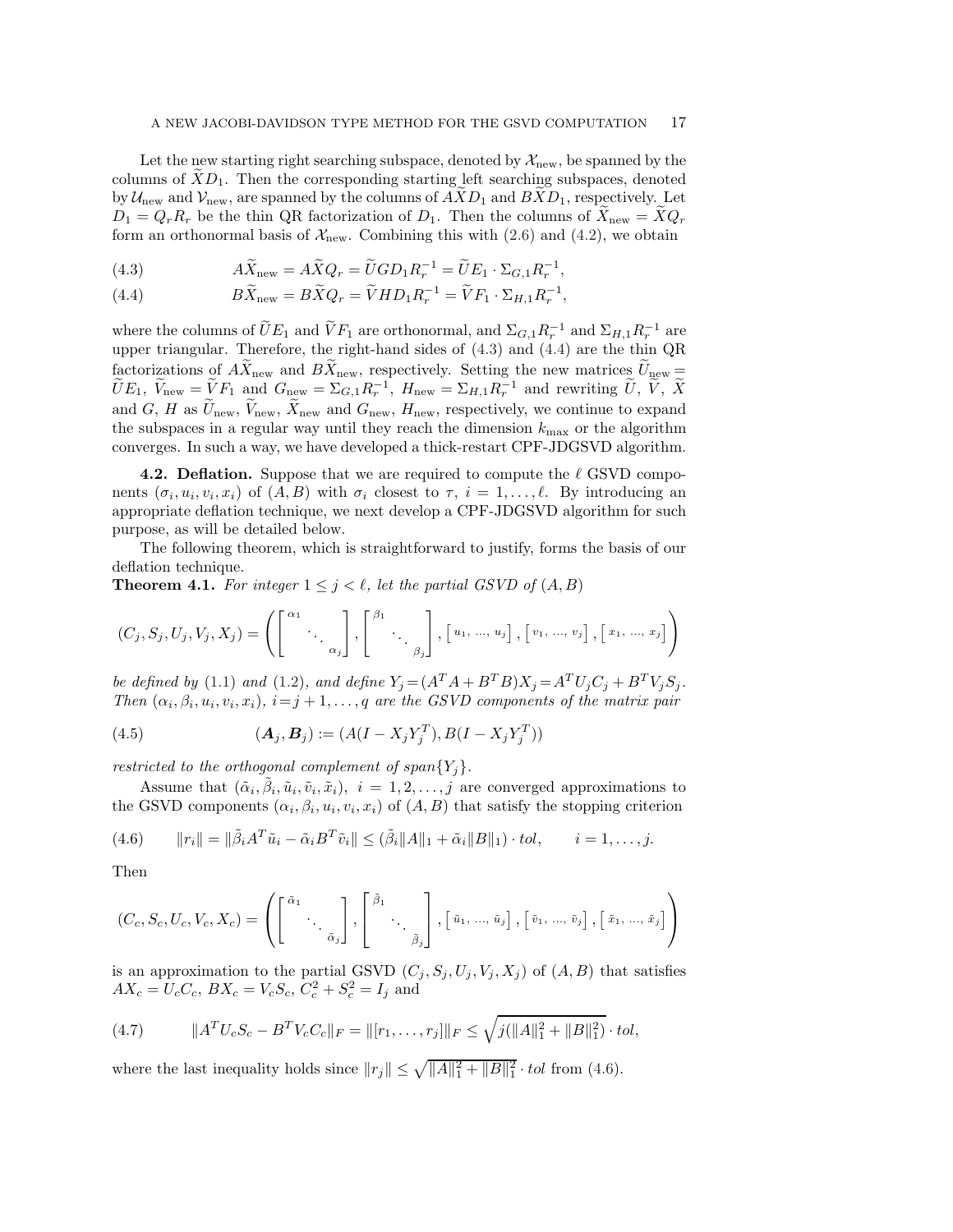Denote the matrix

$$
Y_c = (A^T A + B^T B) X_c = A^T U_c C_c + B^T V_c S_c.
$$

Then  $Y_c^T X_c = X_c^T (A^T A + B^T B) X_c = I$ , and  $I - X_c Y_c^T$  is an oblique projector onto the orthogonal complement of  $span\{Y_c\}$ .

Theorem [4.1](#page-16-2) illustrates that, in order to compute the next GSVD component  $(\alpha_{j+1}, \beta_{j+1}, u_{j+1}, v_{j+1}, x_{j+1}) = (\alpha, \beta, u, v, x)$  of  $(A, B)$ , one can apply CPF-JDGSVD to the matrix pair

<span id="page-17-1"></span>
$$
(\widetilde{\boldsymbol{A}}_j, \widetilde{\boldsymbol{B}}_j) = (A(I - X_c Y_c^T), B(I - X_c Y_c^T))
$$

restricted to the orthogonal complement of  $span\{Y_c\}$ .

If  $(\tilde{\alpha}, \beta, \tilde{u}, \tilde{v}, \tilde{x})$  has not yet converged to  $(\alpha, \beta, u, v, x)$ , we set  $X_p = [X_c, \tilde{x}]$  and  $Y_p = [Y_c, \tilde{y}]$  with  $\tilde{y} = (A^T A + B^T B)\tilde{x} = \tilde{\alpha} A^T \tilde{u} + \tilde{\beta} B^T \tilde{v}$ . It is easily seen that the columns of  $X_p$  and  $Y_p$  are biorthogonal, i.e.,  $Y_p^T X_p = I_{j+1}$ , and that  $I - X_p Y_p^T$  and  $I - Y_p X_p^T$  are oblique projectors onto the orthogonal complements of  $span\{Y_p\}$  and span $\{X_p\}$ , respectively. At the expansion phase, if the residual r of  $(\tilde{\alpha}, \beta, \tilde{u}, \tilde{v}, \tilde{x})$ satisfies criterion [\(2.28\)](#page-8-4), we switch to solving the correction equation

(4.8) 
$$
(I - Y_p X_p^T)(A^T A - \theta^2 B^T B)(I - X_p Y_p^T)t = -r \text{ for } t \perp Y_p
$$

instead of continuing to solve

(4.9) 
$$
(I - Y_p X_p^T)(A^T A - \tau^2 B^T B)(I - X_p Y_p^T)t = -r \text{ for } t \perp Y_p.
$$

We remark that the Galerkin condition  $(2.5)$  ensures that the current residual r is naturally orthogonal to the current  $\tilde{x}$  and it is also orthogonal to  $X_c$  if  $X_c = X_j$ , i.e., the convergence tolerance  $tol = 0$  in [\(4.7\)](#page-16-3). On the other hand, for  $tol > 0$ , the residual r is usually not in the orthogonal complement of  $span{X_c}$ . For the consistency of the correction equations [\(4.9\)](#page-17-0) and [\(4.8\)](#page-17-1), we replace the residual  $r$  in their right-hand sides with the projected one

<span id="page-17-0"></span>
$$
r_p = (I - Y_c X_c^T)r
$$

and solve the modified correction equations [\(4.9\)](#page-17-0) and [\(4.8\)](#page-17-1), respectively.

In the ideal case that  $(C_c, S_c, U_c, V_c, X_c) = (C_j, S_j, U_j, V_j, X_j)$ , that is,  $tol = 0$ in  $(4.6)$  and we have computed the j desired GSVD components exactly, following the same derivations as those in Sections [3.2](#page-11-4)[–3.3,](#page-14-1) we can directly obtain [\(3.22\)](#page-12-3) and [\(3.28\)](#page-13-2) for the accuracy  $\tilde{\varepsilon}$  of the expansion vectors and the solution accuracy  $\varepsilon$  of the correction equations [\(4.9\)](#page-17-0) and [\(4.8\)](#page-17-1) with  $K' = X_{\perp}^T K X_{\perp}$  and  $K'_{\tau} = X_{\perp}^T K_{\tau} X_{\perp}$ , respectively, where the columns of  $X_{\perp}$  form an orthonormal basis of the orthogonal complement  $X_{j+1}^{\perp}$  $X_{j+1}^{\perp}$  $X_{j+1}^{\perp}$  of  $span\{X_{j+1}\}^{\perp}$ . For the stopping tolerance  $tol > 0$  in [\(4.6\)](#page-16-1), the new corresponding bounds in [\(3.22\)](#page-12-3) and [\(3.28\)](#page-13-2) are simply the counterparts established for  $tol = 0$  plus  $\mathcal{O}(tol)$ . The derivations are routine but tedious, so we omit details. Based on the obtained results, following the same discussions in Sections [3.2-](#page-11-4)[3.3,](#page-14-1) we stop inner iterations for solving the modified correction equations [\(4.9\)](#page-17-0) and [\(4.8\)](#page-17-1) when the inner relative residual norms  $r_{in}$  and  $r_{in,\tau}$  satisfy [\(3.34\)](#page-15-2) for a given  $\tilde{\varepsilon}$ .

<span id="page-17-2"></span><sup>&</sup>lt;sup>1</sup> With  $j = 0$ , the columns of  $X_{\perp}$  form an orthonormal basis of  $x_{1}^{\perp}$ , the orthogonal complement of span ${x_1}$ , which coincides with the definition of  $X_\perp$  in Section [2.2.](#page-7-3)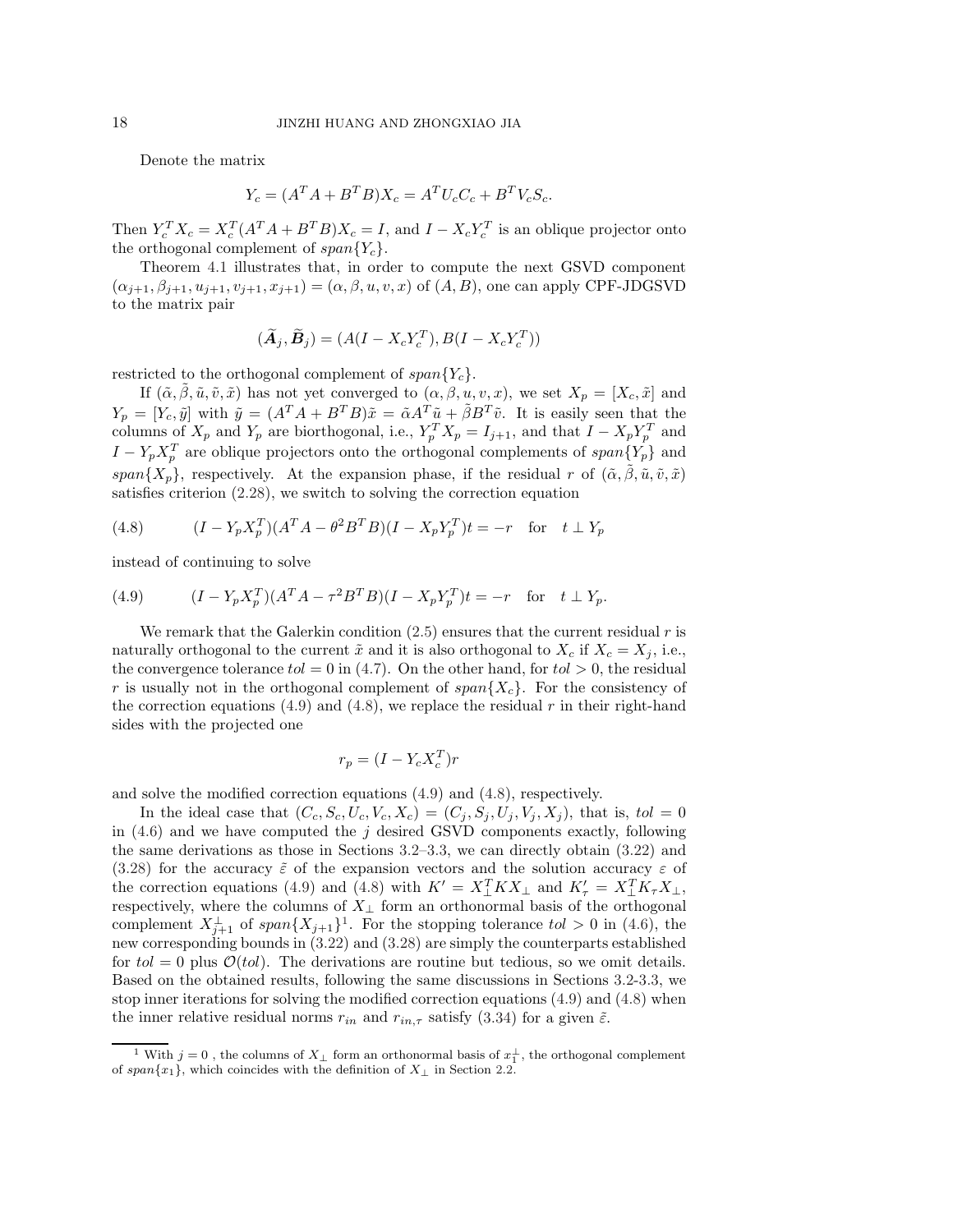With the approximate solution  $\tilde{t}$  of either the modified correction equation [\(4.9\)](#page-17-0) or the modified [\(4.8\)](#page-17-1), we orthonormalize it against  $\widetilde{X}$  to generate the expansion vector  $\widetilde{x}_{+} = \frac{(I - \widetilde{X} \widetilde{X}^{T}) \widetilde{t}}{\|(I - \widetilde{X} \widetilde{X}^{T}) \widetilde{t}}$  $\frac{(1-\lambda)\lambda}{\|(1-\tilde{X}\tilde{X}^T)\tilde{t}\|}$ , and update  $X=[X,\tilde{x}_+]$ . We then extract a new approximation to the desired GSVD component from the expanded  $X$  spanned by the columns of  $\tilde{X}$ . By the fact that the approximate solution  $\hat{t}$  is orthogonal to  $Y_c$ , the expansion vector  $\widetilde{x}_+$  and X are also orthogonal to  $Y_c$ .

Once  $(\tilde{\alpha}, \beta, \tilde{u}, \tilde{v}, \tilde{x})$  has converged in the sense of [\(2.12\)](#page-5-7), we add it to the already converged partial GSVD  $(C_c, S_c, U_c, V_c, X_c)$  and set  $j = j + 1$ . Proceed in such a way until all the  $\ell$  desired GSVD components are found.

Motivated by the authors' work [\[13\]](#page-24-22), we now propose an effective and efficient restart approach when computing the  $(j+1)$ -th GSVD component. A key observation is that the current right searching subspace  $X$  can generally provide reasonably good information on the next desired generalized singular vector. Therefore, we only purge the newly converged  $\tilde{x}_i$  from the current X and retain the resulting reduced subspace, denoted by  $\mathcal{X}_{\text{new}}$ , as the initial searching subspace for the next desired GSVD component rather than from scratch. We can do this in the following efficient and numerically stable way:

Let  $(\Sigma_G, \Sigma_H, E, F, D)$  be the GSVD of  $(G, H)$  partitioned as  $(4.1)$ , such that  $(\Sigma_{G,1}, \Sigma_{H,1}, E_1, F_1, D_1) = (\tilde{\alpha}, \beta, e, f, d)$  is the GSVD component corresponding to the current converged GSVD component  $(\tilde{\alpha}, \tilde{\beta}, \tilde{u}, \tilde{v}, \tilde{x})$  of  $(A, B)$ . Since the columns of D are  $(G^T G + H^T H)$ -orthonormal, we obtain

$$
D_2^T \widetilde{X}^T \widetilde{y} = D_2^T \widetilde{X}^T (A^T A + B^T B) \widetilde{x} = D_2^T \widetilde{X}^T (A^T A + B^T B) \widetilde{X} d = D_2^T (G^T G + H^T H) d = 0,
$$

that is, the columns of  $\widetilde{X}D_2$  are orthogonal to  $\widetilde{y}$ . As a consequence,  $\mathcal{X}_{\text{new}}$  is spanned by the columns of  $\tilde{X}D_2$ . Let  $D_2 = Q_dR_d$  be the thin QR factorization of  $D_2$ . Then the columns of  $\tilde{X}_{\text{new}} = \tilde{X}Q_d$  form an orthonormal basis of  $\mathcal{X}_{\text{new}}$ , from which and [\(4.1\)](#page-15-4) we obtain the thin QR factorizations of  $AX_{\text{new}}$  and  $BX_{\text{new}}$ :

$$
A\widetilde{X}_{\text{new}} = A\widetilde{X}Q_d = \widetilde{U}GD_2R_d^{-1} = \widetilde{U}E_2 \cdot \Sigma_{G,2}R_d^{-1},
$$
  

$$
B\widetilde{X}_{\text{new}} = B\widetilde{X}Q_d = \widetilde{V}HD_2R_d^{-1} = \widetilde{V}F_2 \cdot \Sigma_{H,2}R_d^{-1}.
$$

Therefore, the columns of  $\tilde{U}_{\text{new}} = \tilde{U}E_2$  and  $\tilde{V}_{\text{new}} = \tilde{V}F_2$  form orthonormal bases of the new initial left searching subspaces  $\mathcal{U}_{new}$  and  $\mathcal{V}_{new}$ . We then proceed to expand the searching subspaces  $\mathcal{X}_{new}$ ,  $\mathcal{U}_{new}$  and  $\mathcal{V}_{new}$  in their regular ways.

<span id="page-18-0"></span>4.3. The CPF-JDGSVD algorithm: a pseudocode. The CPF-JDSVD algorithm requires the devices to compute  $A^T \underline{u}$ ,  $B^T \underline{v}$  and  $A \underline{x}$ ,  $B \underline{x}$  for arbitrary vectors  $\underline{u}$ ,  $\underline{v}$  and  $\underline{x}$ , a unit-length starting vector  $x_0$  for the generalized right singular vector, the target  $\tau$ , the number  $\ell$  of the desired GSVD components, and the convergence tolerance tol. It outputs a converged approximation  $(C_c, S_c, U_c, V_c, X_c)$  to the desired GSVD  $(C_{\ell}, S_{\ell}, U_{\ell}, V_{\ell}, X_{\ell})$  of  $(A, B)$  associated with the  $\ell$  generalized singular values closest to the target  $\tau$  that satisfies  $AX_c = U_c C_c$ ,  $BX_c = V_c S_c$ ,  $C_c^2 + S_c^2 = I_\ell$  and

(4.10) 
$$
||A^T U_c S_c - B^T V_c C_c||_F \le \sqrt{\ell(||A||_1^2 + ||B||_1^2)} \cdot tol.
$$

The other optional parameters are the minimum and maximum dimensions  $k_{\text{min}}$  and  $k_{\text{max}}$  of searching subspaces, the tolerance  $fixed$ , a pointer that switches the solution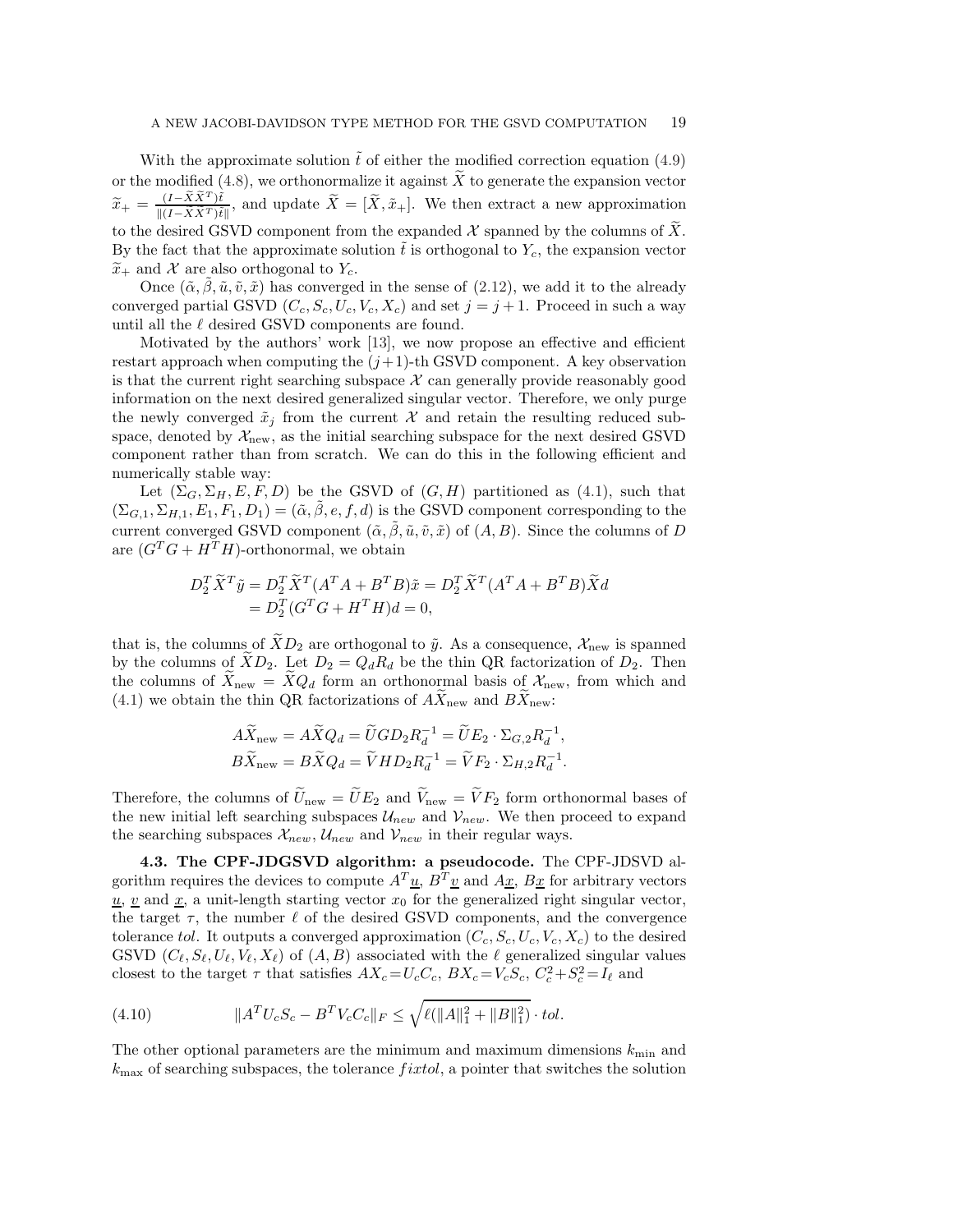from the correction equation [\(2.27\)](#page-8-3) to [\(2.26\)](#page-8-2), and the accuracy requirement  $\tilde{\varepsilon}$  on the expansion vectors in [\(3.34\)](#page-15-2). We set the defaults of these four parameters as 3, 30, 10−<sup>4</sup> and 10−<sup>3</sup> , respectively. Algorithm [1](#page-19-1) sketches our thick-restart CPF-JDGSVD algorithm with deflation.

<span id="page-19-1"></span>

|  |  | <b>Algorithm 1</b> CPF-JDGSVD with the target $\tau$ . |  |  |  |  |  |
|--|--|--------------------------------------------------------|--|--|--|--|--|
|--|--|--------------------------------------------------------|--|--|--|--|--|

- 1: Initialization: Set  $k = 1, k_c = 0, C_c = [$   $], S_c = [$   $], U_c = [$   $], V_c = [$   $], X_c = [$   $]$ and  $Y_c = [$  ]. Let  $\widetilde{U} = [$  ],  $\widetilde{V} = [$  ],  $\widetilde{X} = [$  ] and  $x_+ = x_0$ .
- 2: while  $k \ge 0$  do<br>3: Set  $\widetilde{X} = [\widetilde{X}, x]$
- 3: Set  $\widetilde{X} = [\widetilde{X}, x_+]$ , and update the QR factorizations  $A\widetilde{X} = \widetilde{U}G$  and  $B\widetilde{X} = \widetilde{V}H$ .<br>4: Compute the GSVD of  $(G, H)$ , label the generalized singular values in increasing
- Compute the GSVD of  $(G, H)$ , label the generalized singular values in increasing order according to their distances from the target  $\tau$ , and pick up  $(\tilde{\alpha}, \beta, e, f, d)$ with the generalized singular value  $\theta = \frac{\tilde{\alpha}}{\tilde{\beta}}$  closest to  $\tau$ .
- 5: Compute the approximate generalized singular vectors  $\tilde{u} = \tilde{U}e$ ,  $\tilde{v} = \tilde{V}f$ ,  $\tilde{x} =$  $\widetilde{X}d$ , the residual  $r = \widetilde{\beta}A^T\widetilde{u} - \widetilde{\alpha}B^T\widetilde{v}$ , and  $\widetilde{y} = \widetilde{\alpha}A^T\widetilde{u} + \widetilde{\beta}B^T\widetilde{v}$ .
- 6: **if**  $||r|| \leq (\tilde{\beta}||A||_1 + \tilde{\alpha}||B||_1) \cdot tol$  then (i) set  $k_c = k_c + 1$  and update  $C_c = \begin{bmatrix} C_c \\ \tilde{\alpha} \end{bmatrix}$ ,  $S_c = \left[\begin{smallmatrix} S_c \ \tilde{\beta} \end{smallmatrix}\right]$  $\bigg], U_c = [U_c, \tilde{u}], V_c = [V_c, \tilde{v}], X_c = [X_c, \tilde{x}] \text{ and } Y_c = [Y_c, \tilde{y}]; \text{ (ii) if}$  $k_c = \ell$  then return  $(C_c, S_c, U_c, V_c, X_c)$  and stop; (iii) set  $k = k - 1$ , purge  $\tilde{x}$ from the current  $\mathcal{X}$ , obtain the reduced subspaces, and go to step 3.
- 7: Set  $X_p = [X_c, \tilde{x}]$  and  $Y_p = [Y_c, \tilde{y}]$ . if  $||r|| \leq (\beta ||A||_1 + \tilde{\alpha} ||B||_1) \cdot fixed$  then solve the correction equation

$$
(I - Y_p X_p^T)(A^T A - \theta^2 B^T B)(I - X_p Y_p^T)t = -(I - Y_c X_c^T)r \quad \text{with} \quad t \perp Y_p
$$

for an approximate solution  $\tilde{t}$  by requiring that the inner relative residual norm  $||r_{in}|| \leq 2\tilde{\varepsilon}$ ; else solve the correction equation

$$
(I - Y_p X_p^T)(A^T A - \tau^2 B^T B)(I - X_p Y_p^T)t = -(I - Y_c X_c^T)r \text{ with } t \perp Y_p
$$

for an approximate solution  $\bar{t}$  by requiring that the inner relative residual norm  $||r_{in,\tau}|| \leq \min\{2c_{\tau}, 0.01\}\tilde{\varepsilon}.$ 

8: if  $k = k_{\text{max}}$  then set  $k = k_{\text{min}}$ , and perform a thick-restart.

9: Orthonormalize  $\tilde{t}$  against X to get the expansion vector  $\tilde{x}_+$  and set  $k = k + 1$ . 10: end while

<span id="page-19-0"></span>5. Numerical examples. In this section we report numerical results on several problems to illustrate the effectiveness and efficiency of Algorithm [1.](#page-19-1) All the experiments were performed on an Intel  $(R)$  Xeon $(R)$  E5-2660 v3 CPU 2.60 GHz with the main memory 64 GB and 20 cores using the MATLAB R2018a with the machine precision  $\epsilon_{\text{mach}} = 2.22 \times 10^{-16}$  under the CentOS 6.6 64-bit system.

Tables [1–](#page-20-0)[2](#page-20-1) list the test matrix pairs with some of their basic properties, where we use sparse matrices from the SuiteSparse Matrix Collection [\[4\]](#page-24-25) or their transposes, denoted by the matrix names with the superscript  $T$ , as our test matrices  $A$ , so as to ensure  $m \geq n$ , and the matrices B in Tables [1–](#page-20-0)[2](#page-20-1) are the identity matrix I of order n and  $(n-1) \times n$  scaled discrete approximation B of the first order derivative operator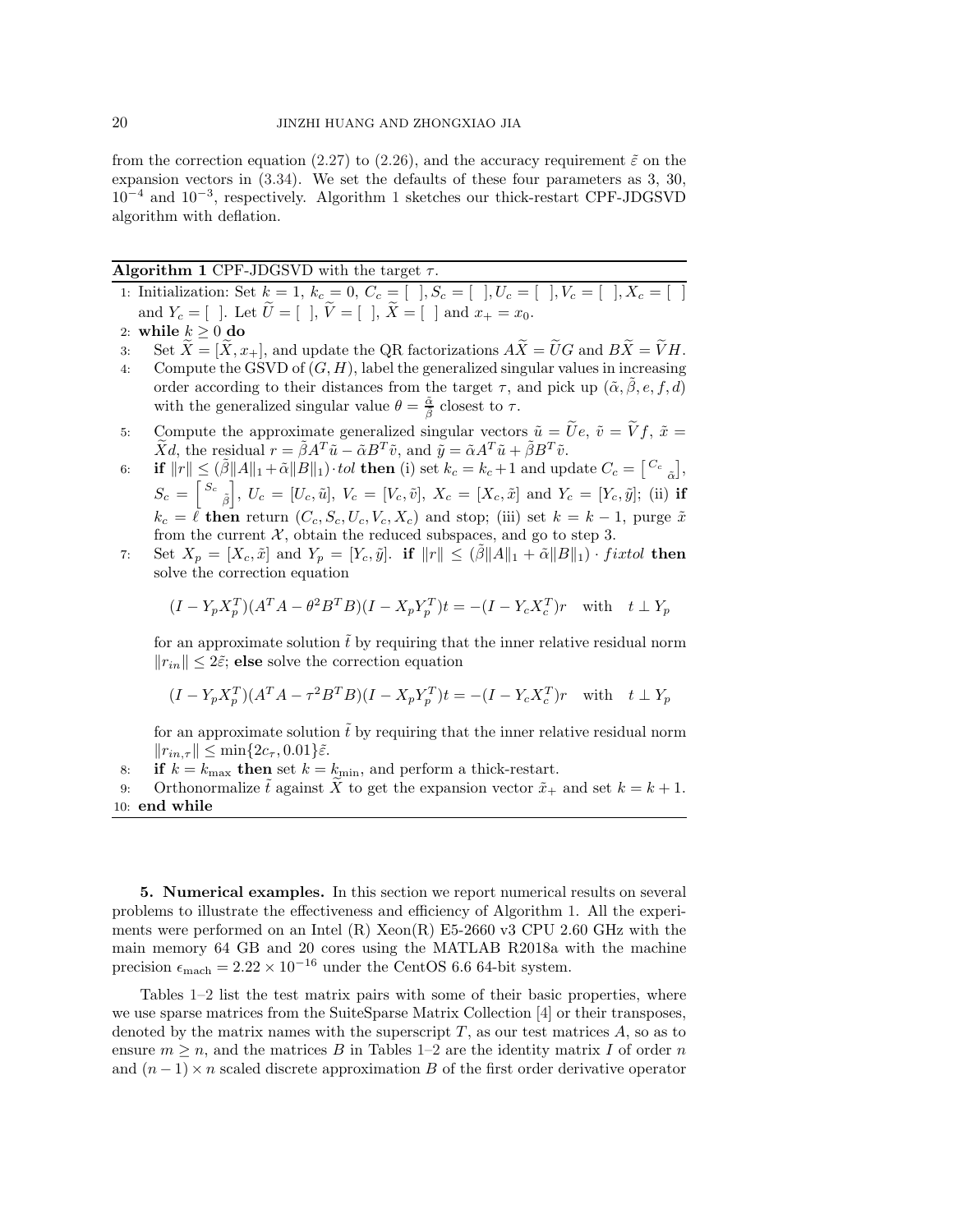in dimension one [\[8\]](#page-24-3), respectively, where

(5.1) 
$$
B = \begin{bmatrix} 1 & -1 & & \\ & \ddots & \ddots & \\ & & 1 & -1 \end{bmatrix}.
$$

In order to verify the reliability and behavior of CPF-JDGSVD, we have used the MATLAB built-in function svd to compute the SVD of the first six test problems in Table [1](#page-20-0) and the MATLAB functions gsvd and eig to compute the generalized singular values of the test problems in Table [2](#page-20-1) for  $m \geq n$  not so much and  $m \geq n$ , respectively, where we applied eig to  $(A^T A, B^T B)$ . We have used the MATLAB function svds to compute the largest and smallest singular values of the last two matrices in Table [1.](#page-20-0)

<span id="page-20-2"></span>TABLE 1

<span id="page-20-0"></span>*Properties of the test matrix pairs*  $(A, B)$  *with*  $B = I$  *and*  $p = n$ *, where 'tmgpc1' and 'wstn*.1' *are abbreviations of 'tomographic1' and 'waston\_1', respectively,*  $\sigma_{\text{max}}(A, B)$  *and*  $\sigma_{\text{min}}(A, B)$  *are the largest and smallest generalized singular values of* (A, B)*, and* nnz(A) *is the number of nonzero entries in* A*.*

| A                     | m        | $\boldsymbol{n}$ | nnz(A, B)   | $\frac{A}{B}$<br>$\kappa$ ( | $\sigma_{\max}(A,B)$ | $\sigma_{\min}(A,B)$ |
|-----------------------|----------|------------------|-------------|-----------------------------|----------------------|----------------------|
| $r05^T$               | 9,690    | 5, 190           | 109, 335    | 18.05                       | 18.2                 | $1.49e-1$            |
| $\mathrm{deter4}^T$   | 9, 133   | 3, 235           | 22, 466     | 10.24                       | 10.2                 | 2.75e-2              |
| $lp\_bnl2^T$          | 4, 486   | 2, 324           | 17, 320     | $2.12e + 2$                 | $2.12e + 2$          | $2.73e-2$            |
| $large^T$             | 8, 617   | 4, 282           | 24, 917     | $4.04e + 3$                 | $4.04e + 3$          | 8.18e-3              |
| $\mathrm{gemat}1^T$   | 10, 595  | 4, 929           | 51, 520     | $2.34e+4$                   | $2.34e+4$            | $1.99e-4$            |
| tmppc1                | 73, 159  | 59, 498          | 706, 993    | 7.04                        | 6.98                 |                      |
| wstn $1^T$            | 386, 992 | 201, 155         | 1, 256, 248 | 20.61                       | 20.59                | $2.38e-2$            |
| $\mathrm{degree}^{T}$ | 659, 415 | 185, 501         | 8, 313, 029 | $5.27e + 2$                 | $2.24e + 3$          | 4.13                 |

TABLE 2

<span id="page-20-1"></span>*Properties of the test matrix pairs* (A, B) *with* B *defined by* [\(5.1\)](#page-20-2) *and* p = n−1*, where 'flower54' represents '*flower 5.4', and  $\sigma_{\text{max}}(A, B)$  *is the largest nontrivial generalized singular values of*  $(A, B)$ *, and* nnz(A, B) *is the number of nonzero entries in* A *and* B*.*

|                      | $m_{\scriptscriptstyle L}$ | $\boldsymbol{n}$ | nnz(A, B) | $\kappa(\vert\frac{A}{B}\vert)$ | $\sigma_{\max}(A,B)$ | $\sigma_{\min}(A,B)$ |
|----------------------|----------------------------|------------------|-----------|---------------------------------|----------------------|----------------------|
| $\text{slpts}^{T}$   | 3, 347                     | 2,861            | 78, 185   | $3.29e + 2$                     | $1.16e + 4$          | $1.81e-1$            |
| rosen10 <sup>T</sup> | 6, 152                     | 2, 056           | 68, 302   | $1.57e + 2$                     | $2.02e+4$            | 1.24                 |
| flower $54^T$        | 14, 721                    | 5, 226           | 54, 392   | 4.52                            | $7.73e + 3$          | $2.42e-1$            |
| $130^T$              | 16, 281                    | 2, 701           | 57, 470   | 7.76                            | $2.53e + 3$          | $2.22e-3$            |
| $cq5^T$              | 11, 748                    | 5, 048           | 61, 665   | $8.91e + 3$                     | $7.34e + 4$          | 3.78e-2              |
| $\text{stat96v5}^T$  | 75, 779                    | 2, 307           | 238, 533  | 31.7                            | $5.55e + 3$          |                      |

For each problem with a given target  $\tau$ , we compute the  $\ell$  GSVD components of  $(A, B)$  corresponding to the  $\ell$  generalized singular values closest to  $\tau$ . We take  $\ell = 1, 5$ and 9 and the initial vector  $x_0 = \frac{1}{\sqrt{n}} [1, 1, \ldots, 1]^T$  $x_0 = \frac{1}{\sqrt{n}} [1, 1, \ldots, 1]^T$  $x_0 = \frac{1}{\sqrt{n}} [1, 1, \ldots, 1]^T$  for the problems in Table 1 and  $x_0$ for the problems in Table [2](#page-20-1) to be the unit-length vector whose primitive  $i$ -th element is (i mod 4),  $i = 1, \ldots, n$ . An approximate GSVD component  $(\tilde{\alpha}, \tilde{\beta}, \tilde{u}, \tilde{v}, \tilde{x})$  obtained by the CPF-JDGSVD algorithm is claimed to have converged if its residual norm satisfies [\(4.6\)](#page-16-1) with  $tol = 10^{-10}$ . For inner iterations, we use MINRES to solve the correction equation  $(2.26)$  or  $(2.27)$ , where the code minres is from MATLAB R2018a. We always take the initial approximate solutions to be zero vectors and stop inner iterations when the stopping criterion [\(3.34\)](#page-15-2) is fulfilled for a fixed  $\tilde{\epsilon}$ . Unless mentioned, we take the parameters in CPF-JDGSVD to be the defaults in Section [4.3.](#page-18-0)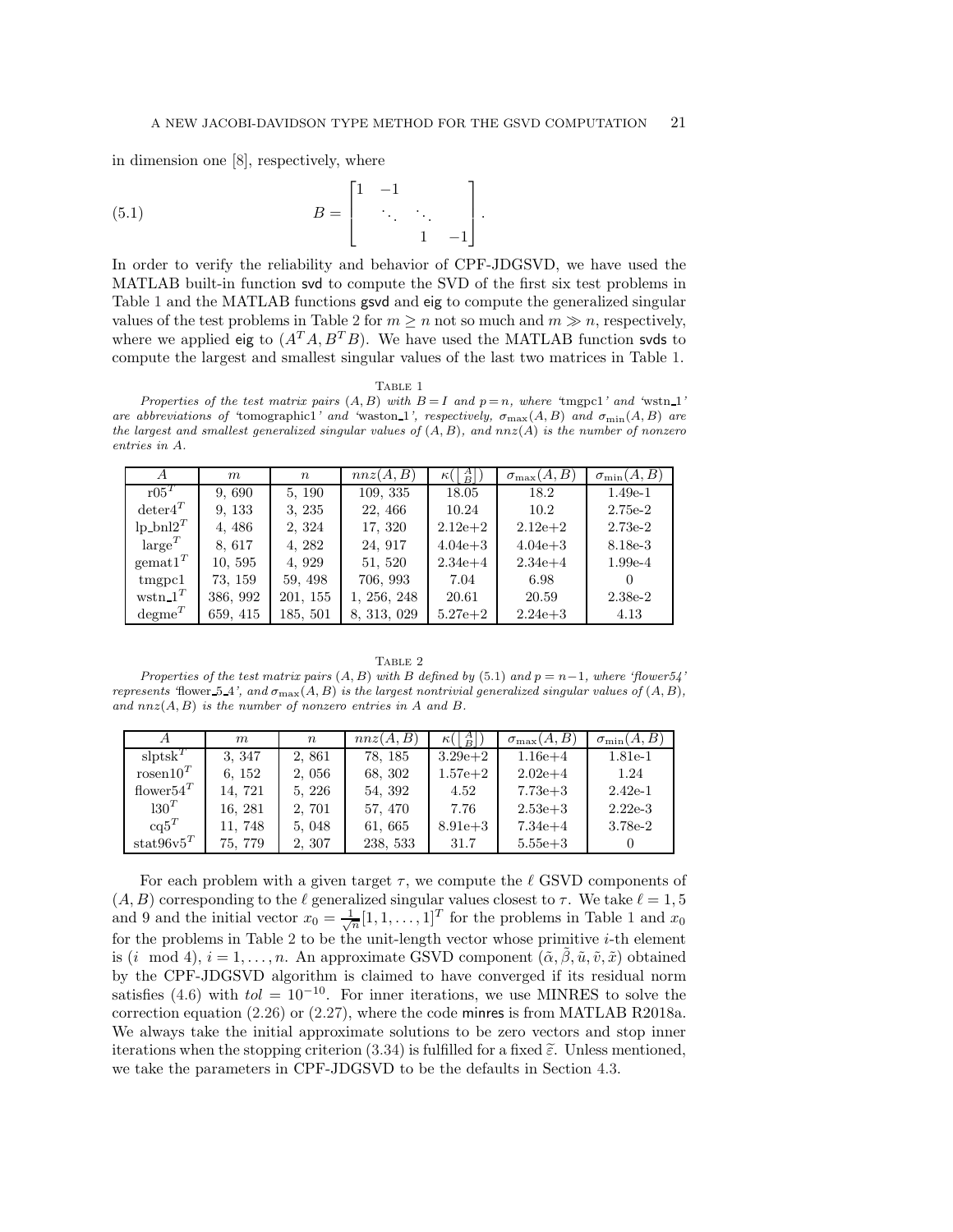In all the tables, we denote by  $I_{out}$  and  $I_{in}$  the total numbers of outer and inner iterations, respectively, and by  $T_{cpu}$  the CPU time in seconds counted by the MATLAB built-in commands tic and toc.

In Table [3](#page-21-0) we report the results on  $(A, B) = (\text{r05}^T, I)$  with the target  $\tau = 4.75$ and  $fixed = +\infty, 10^{-2}, 10^{-4}$  and 0. Here  $fixed = +\infty$  or 0 is a virtual value and means that we always solve the modified correction equation [\(4.8\)](#page-17-1) or [\(4.9\)](#page-17-0) only. The desired generalized singular values of  $(A, B)$  are clustered interior ones.

<span id="page-21-0"></span>

| TABLE 3                                    |  |  |
|--------------------------------------------|--|--|
| $(A, B) = (r05^T, I)$ with $\tau = 4.75$ . |  |  |

| $\it{fixtol}$ | $\ell=1$  |          |            | $\ell=5$  |          |           | $\ell=9$  |          |           |
|---------------|-----------|----------|------------|-----------|----------|-----------|-----------|----------|-----------|
|               | $I_{out}$ | $_{1in}$ | $T_{cpu}$  | $I_{out}$ | $_{1in}$ | $T_{cpu}$ | $I_{out}$ | $_{1in}$ | $T_{cpu}$ |
| $+\infty$     |           | 470      | 0.48       | 18        | 1046     | 0.58      | 33        | 1919     | $1.21\,$  |
| $10^{-2}$     | 10        | 505      | $\rm 0.30$ | 21        | 1031     | 0.61      | 40        | 2132     | $1.45\,$  |
| $10^{-4}$     | 41        | 737      | 0.54       | 60        | 1281     | 0.88      | 75        | 1585     | 1.14      |
| 0             | 85        | 1325     | $_{0.98}$  | 165       | 2547     | $1.91\,$  | 242       | 3590     | 3.21      |

We see from Table [3](#page-21-0) that when computing one generalized singular value of  $(A, B)$ closest to  $\tau = 4.75$  and the corresponding generalized singular vectors, CPF-JDGSVD with  $fixed = +\infty$  converged fast and used only eight outer iterations. However, the converged generalized singular value  $\sigma_{c,1} \approx 6.14$  is not the desired  $\sigma \approx 3.43$  closest to  $\tau$ , and misconvergence occurred. As a matter of fact, CPF-JDGSVD with  $fixed =$ 10−<sup>2</sup> had the same issue: the first five converged generalized singular values are not those closest to  $\tau$ . In contrast, CPF-JDGSVD with  $fixed = 0$  converged correctly though it used much more outer iterations. CPF-JDGSVD with  $fixed = 10^{-4}$  worked reliably and used considerably fewer outer iterations than it did with  $fixed = 0$ . The results indicate that in order to make the algorithm reliable and efficient, one should take a relatively small  $fixed$  and a premature switch may cause misconvergence.

For  $\ell = 9$ , we observe that CPF-JDGSVD with  $\tilde{\varepsilon} = 10^{-4}$  converged significantly faster than it did with  $fixed = 0$ , and the total inner iterations used were substantially reduced as well. Therefore, with an inappropriately large or small  $fixtol$ , CPF-JDGSVD may converge to wrong GSVD components or converge very slowly, as we have also observed from the experiments on other test matrix pairs. A good choice of *fixtol* must guarantee the reliability of the computed GSVD components and, meanwhile, should reduce the total computational costs as much as possible. Such a choice is obviously problem dependent. Based on our limited experience, for the reliability and efficiency of CPF-JDGSVD, we empirically suggest to take the default  $fixed = 10^{-4}$ , which will be used in the sequel unless specified otherwise.

We next report the numerical results on  $(A, B) = (\text{deter} 4^T, I)$  corresponding to the  $\ell$  clustered interior generalized singular values closest to  $\tau = 7$  by using CPF-JDGSVD with  $\tilde{\varepsilon} = 10^{-3}$ ,  $10^{-4}$ ,  $10^{-16}$  in [\(3.34\)](#page-15-2), where  $\tilde{\varepsilon} = 10^{-16}$  means that all correction equations have been numerically solved exactly. For the experimental purpose, we have also used the "exact" CPF-JDGSVD algorithm to compute the desired GSVD components, where, as illustrated by  $(3.16)$  and  $(3.17)$ , the correction equa-tions [\(4.8\)](#page-17-1) and [\(4.9\)](#page-17-0) were solved by the LU factorizations of  $L = A^T A - \theta^2 B^T B$  and  $L_{\tau} = A^{T} A - \tau^{2} B^{T} B$ , respectively. Tabel [4](#page-22-0) reports the results, and Figure [1](#page-22-1) depicts the convergence curves of CPF-JDGSVD with  $\tilde{\epsilon} = 10^{-3}$ ,  $10^{-4}$  and the "exact" CPF-<br>IDCSVD for converting and rating CSVD convergents of  $(4, R)$  and one the right JDGSVD for computing one and nine GSVD components of  $(A, B)$ , where the right figure in Figure [1](#page-22-1) shows that the GSVD components are computed one after another and the convergence curve has nine stages for the algorithm with each  $\tilde{\varepsilon}$  when  $\ell = 9$ .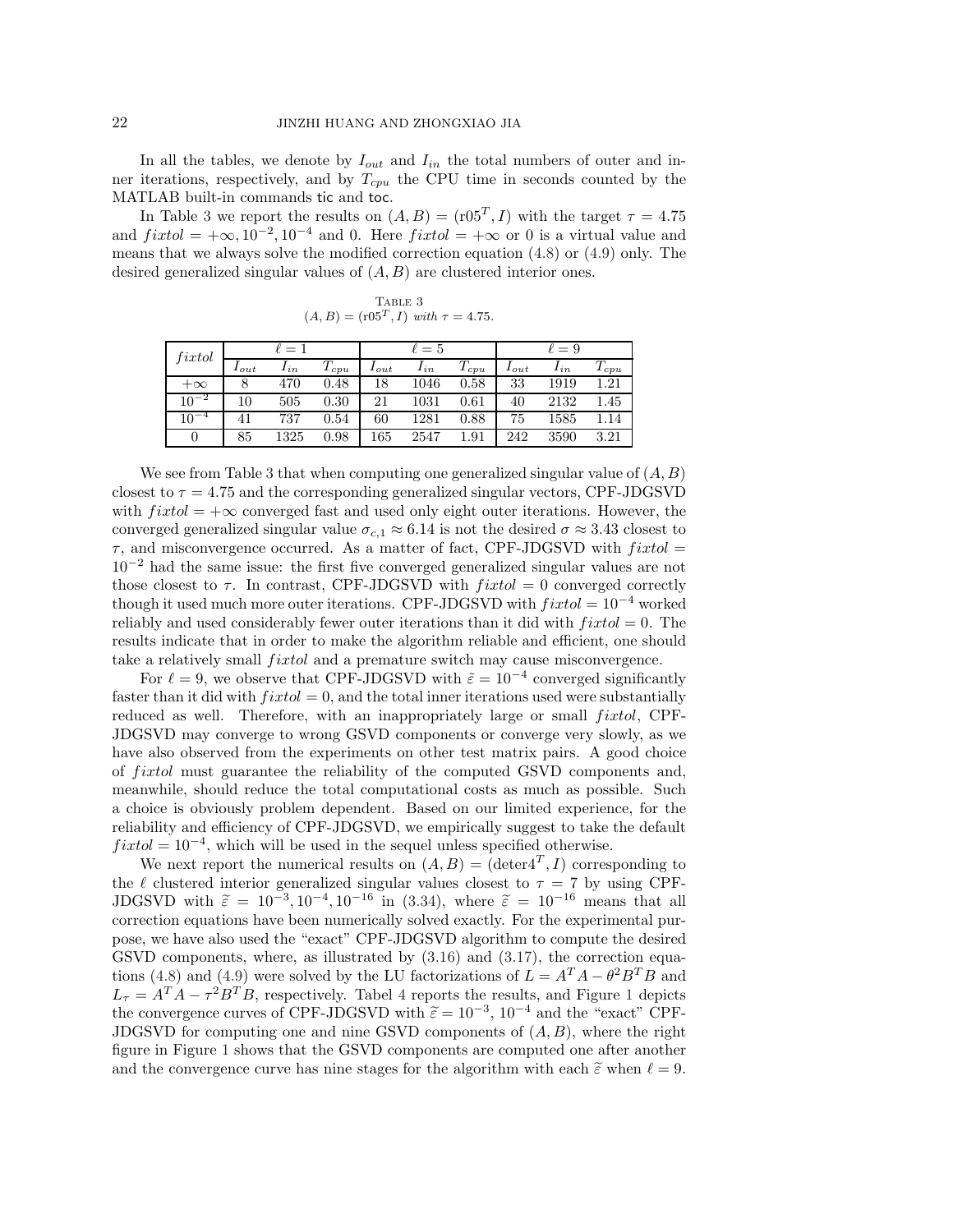| inntol     | $\ell=1$  |          |                      | $\ell=5$  |          |               | $\ell=9$  |                          |                    |
|------------|-----------|----------|----------------------|-----------|----------|---------------|-----------|--------------------------|--------------------|
|            | $I_{out}$ | $I_{in}$ | $\mu$ <sub>cpu</sub> | $I_{out}$ | $I_{in}$ | $1_{\,c\,vu}$ | $I_{out}$ | $I_{in}$                 | $\mathbf{I}_{cpu}$ |
| $10^{-3}$  | 37        | 15548    | 2.45                 | 44        | 16400    | 2.59          | 55        | 18230                    | 2.90               |
| $10^{-4}$  | 37        | 18668    | 2.92                 | 40        | 19314    | 2.97          | 48        | 21478                    | 3.37               |
| $10^{-16}$ | 37        | 30021    | 4.53                 | 41        | 32458    | 4.98          | 45        | 35192                    | 5.48               |
| exact      | 37        | -        | 42.4                 | 41        | -        | 48.4          | 45        | $\overline{\phantom{0}}$ | 54.8               |

<span id="page-22-0"></span>TABLE  $\sqrt{4}$  $(A, B) = (\text{deter}4^T, I)$  *with*  $\tau = 7$ .



<span id="page-22-1"></span>FIG. 1. *Computing the GSVD components of*  $(A, B) = (\text{deter} \, 1^T, I)$  *corresponding to the*  $\ell$ *generalized singular values closest to*  $\tau = 7$ *.* 

We observe from Table [4](#page-22-0) and Figure [1](#page-22-1) that, regarding outer iterations, for  $\ell = 1, 5$ and 9, CPF-JDGSVD with  $\tilde{\varepsilon} = 10^{-3}$  and  $10^{-4}$  behaves very much like its exact counterpart. Furthermore, we have found that, compared with the iterative exact CPF-JDGSVD, i.e.,  $\tilde{\varepsilon} = 10^{-16}$ , the inexact CPF-JDGSVD algorithm costs only less than 63% of total inner iterations or less than 65% of total CPU time to compute the desired GSVD components. A smaller  $\tilde{\varepsilon}$  is unnecessary since it cannot reduce outer iterations and instead increases the total cost substantially. Therefore, in the sequel, we adopt the default  $\widetilde{\varepsilon}$ = 10<sup>-3</sup> in CPF-JDGSVD.

We now report the results on the other problems in Table [1](#page-20-0) and write the matrix pairs  $(A_1, B_1) = (\text{lp\_bnl2}^T, I), (A_2, B_2) = (\text{large}^T, I)$  and  $(A_3, B_3) = (\text{gemat1}^T, I)$  with the targets  $\tau$  equal to  $\tau_1 = 8.16$ ,  $\tau_2 = 9.85$ , and  $\tau_3 = 14.4$ , respectively. The desired GSVD components are all clustered interior ones. We also test the matrix pairs  $(A_4, B_4) = (\text{tmpcl}, I), (A_5, B_5) = (\text{wstn.1}^T, I) \text{ and } (A_6, B_6) = (\text{degme}^T, I) \text{ with } \tau_4 =$  $8, \tau_5 = 14$ , and  $\tau_6 = 5.56$ , respectively. The desired GSVD components correspond to the largest, interior and smallest ones of  $(A_4, B_4)$ ,  $(A_5, B_5)$  and  $(A_6, B_6)$ , respectively.

<span id="page-22-2"></span>TABLE 5 *Results on some of the problems in Table [1.](#page-20-0)*

| $\boldsymbol{A}$    | $\ell=1$     |                 |           | $\ell = 5$ |          |             | $\ell = 9$ |          |                      |  |
|---------------------|--------------|-----------------|-----------|------------|----------|-------------|------------|----------|----------------------|--|
|                     | $I_{out}$    | $I_{in}$        | $T_{cpu}$ | $I_{out}$  | $I_{in}$ | $T_{cpu}$   | $I_{out}$  | $I_{in}$ | $\overline{T_{cpu}}$ |  |
| $\ln \text{bn}12^T$ | 25           | 6780            | 0.96      | 31         | 7795     | 0.90        | 53         | 13457    | 1.63                 |  |
| large <sup>t</sup>  | 49           | 18416           | 3.70      | 82         | 39443    | 8.93        | 103        | 58066    | 14.2                 |  |
| $\mathrm{gemat}1^T$ | 9            | 19570           | 5.55      | 22         | 48234    | 15.6        | 37         | 74264    | 24.4                 |  |
| tmppc1              | 12           | 73              | 0.46      | 24         | 168      | 1.27        | 54         | 460      | 3.23                 |  |
| $wstn_1^T$          | 12           | 10587           | 66.4      | 25         | 21050    | $1.55e + 2$ | 44         | 31933    | $2.63e + 2$          |  |
| degme <sup>T</sup>  | $11^{\circ}$ | 11 <sub>0</sub> | (4.05)    | (80)       | (786)    | (33.5)      | (223)      | (2122)   | (90.1)               |  |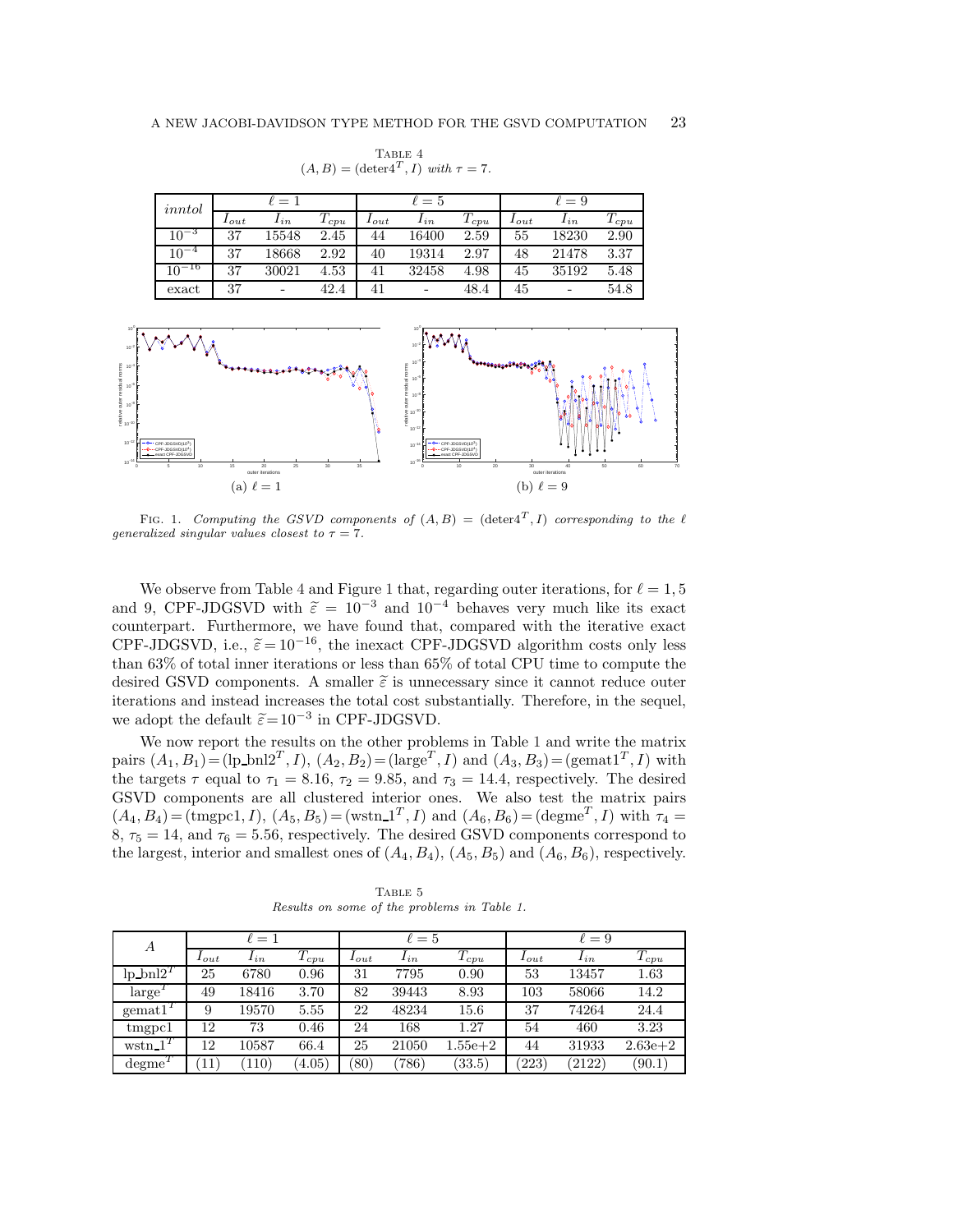For these six test problems, we have observed similar phenomena to those for the previous two examples. Table [5](#page-22-2) reports the results by CPF-JDGSVD, where, for  $(A_6, B_6)$ , the results in the brackets are those obtained by CPF-JDGSVD with the fixed correction equation [\(4.9\)](#page-17-0) solved. Table [5](#page-22-2) indicates that CPF-JDGSVD efficiently computed both the interior and the extreme GSVD components of matrix pairs. However, though not listed in the table, we have found that CFP-JDGSVD with  $fixed = 10^{-4}$  is very costly and used roughly four hundred outer iterations and too many inner iterations to converge for each of the three  $\ell$ , while CPF-JDGSVD with the fixed  $(4.9)$  worked efficiently in terms of outer and inner iterations. These results illustrate that it may not always be beneficial to switch from the correction equation [\(4.9\)](#page-17-0) to [\(4.8\)](#page-17-1). Particularly, we have seen that outer iterations for  $\ell = 5$ and 9 are only slightly more than those for  $\ell = 1$ , confirming the effectiveness of the restarting scheme proposed in Section 4.2, where the purged  $\widetilde{\mathcal{X}}_{new}$  may indeed retain rich information on the next desired generalized right singular vectors.

Finally, we report the numerical results on the test problems in Table [2.](#page-20-1) We test  $(A_1, B_1) = (\text{slptsk}^T, B), (A_2, B_2) = (\text{rosen10}^T, B), (A_3, B_3) = (\text{flower54}^T, B)$  and  $(A_4, B_4) = (130^T, B), (A_5, B_5) = (eq5^T, B), (A_6, B_6) = (stat96v5^T, B)$  with the targets  $\tau$  being  $\tau_1 = 9$ ,  $\tau_2 = 4$ ,  $\tau_3 = 82$  and  $\tau_4 = 1$ ,  $\tau_5 = 0.1$ ,  $\tau_6 = 4000$ , respectively.

<span id="page-23-1"></span>Table 6 *Results on problems in Table [2.](#page-20-1)*

| А                                          |           | $\ell=1$ |                              | $\ell=5$  |          |           | $\ell = 9$ |          |         |
|--------------------------------------------|-----------|----------|------------------------------|-----------|----------|-----------|------------|----------|---------|
|                                            | $I_{out}$ | $I_{in}$ | $\tau$<br>$\mathbf{I}_{cpu}$ | $I_{out}$ | $I_{in}$ | $T_{cpu}$ | $I_{out}$  | $I_{in}$ | $1$ cpu |
| $\mathrm{slptsk}^T$                        |           | 5486     | $1.05\,$                     | 32        | 22867    | 4.77      | 65         | 40182    | 8.77    |
| rosen10 <sup>7</sup>                       | 6         | 2046     | 0.37                         | 23        | 7369     | 1.47      | 40         | 12382    | 2.61    |
| flower <sup>54<math>^{\prime}</math></sup> | 18        | 39797    | 13.1                         | 41        | 99240    | 34.3      | 67         | 150301   | 56.0    |
| 130 <sup>T</sup>                           | 6         | 47       | 0.02                         | 80        | 2415     | 0.82      | 89         | 3506     | 1.06    |
| $\text{cq}5^{\text{T}}$                    | 14        | 37652    | 10.9                         | 23        | 58380    | 17.1      | 31         | 66732    | 20.5    |
| stat96v5 <sup>T</sup>                      | 12        | 8463     | 3.38                         | 27        | 15035    | 6.31      | 49         | 22987    | 10.2    |

Notice from  $(5.1)$  that the matrices B in the matrix pairs are rank deficient with  $\mathcal{N}(B) = \text{span}\{[1,\ldots,1]^T\}$  and from Table [2](#page-20-1) that  $A_6 = \text{stat}96\text{v}5^T$  is also rank deficient. As illustrated in Table [6,](#page-23-1) in these cases, CPF-JDGSVD succeeded in computing all the desired GSVD components, i.e., the clustered interior ones of  $(A_i, B_i)$ ,  $i = 1, 2, 3, 4$ , the clustered smallest ones of  $(A_5, B_5)$  and the largest nontrivial ones of  $(A_6, B_6)$ .

Summarizing all the experiments, we conclude that given a regular matrix pair  $(A, B)$  with a target  $\tau > 0$ , our CPF-JDGSVD algorithm efficiently computed both the interior and the extreme nontrivial GSVD components of  $(A, B)$  corresponding to the generalized singular values closest to a given target  $\tau$ .

<span id="page-23-0"></span>6. Conclusions. We have proposed a Cross-Product-Free Jacobi-Davidson type method for computing a partial GSVD of a regular large matrix pair, called CPF-JDGSVD. In outer iterations, the method solves the mathematically equivalent generalized eigenvalue problem of  $(A^T A, B^T B)$  but does not explicitly form the crossproduct matrices, so that it enables to avoid the possible accuracy loss of the computed generalized singular values and generalized singular vectors. In inner iterations, the algorithm approximately solves correction equations iteratively. We have established a convergence result on the approximate generalized singular values, made a convergence analysis on inner and outer iterations, and, based on the results, have proposed robust stopping criteria for inner iterations. To be practical, we have developed